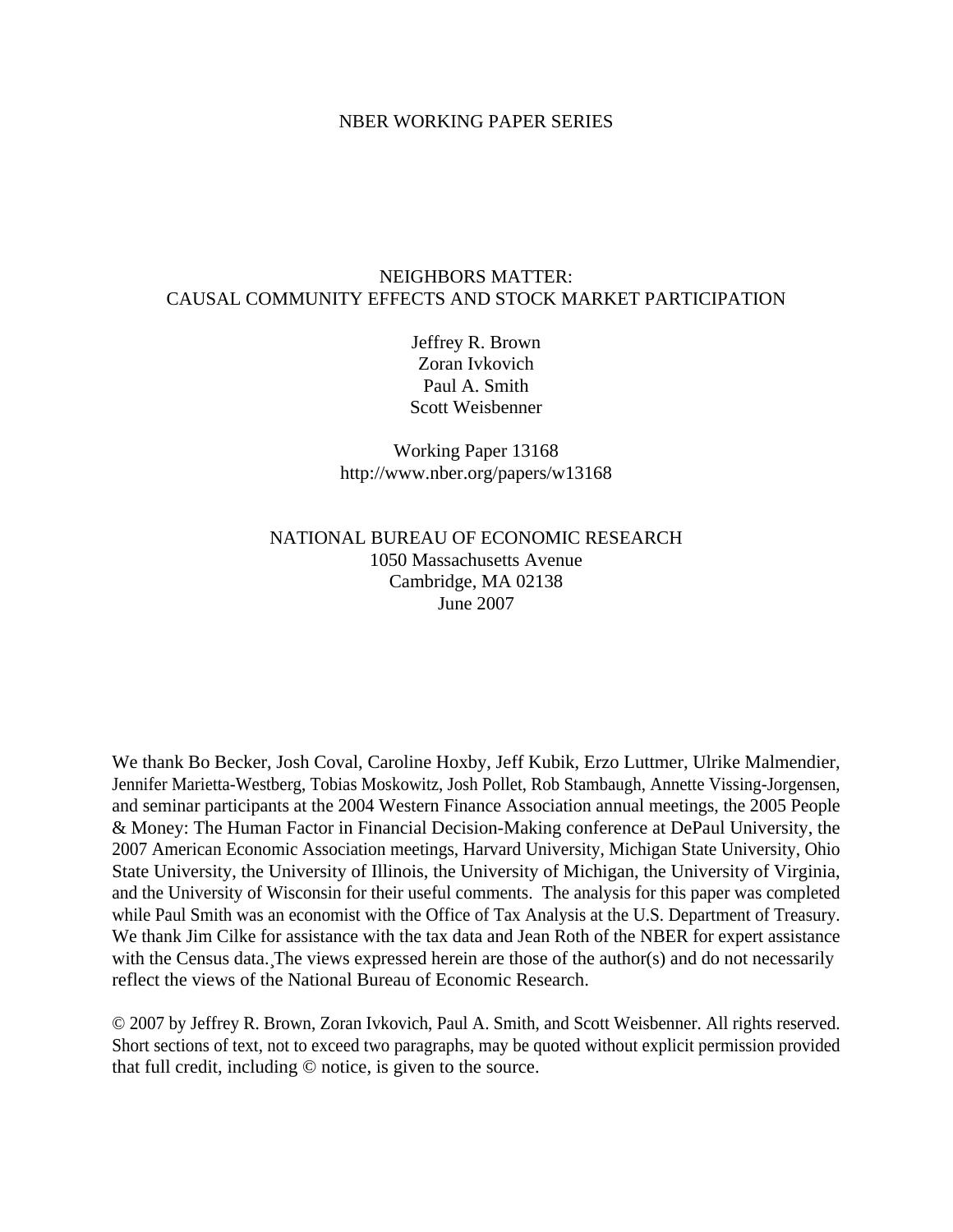Neighbors Matter: Causal Community Effects and Stock Market Participation Jeffrey R. Brown, Zoran Ivkovich, Paul A. Smith, and Scott Weisbenner NBER Working Paper No. 13168 June 2007 JEL No. G11

# **ABSTRACT**

This paper establishes a causal relation between an individual's decision of whether to own stocks and average stock market participation decision of the individual's community. We instrument for the average ownership of an individual's community with lagged average ownership of the states in which one's non-native neighbors were born. Combining this instrumental variables approach with controls for individual and community fixed effects, a broad set of time-varying individual and community controls, and state-by-year effects, rules out alternative explanations. To further establish that word-of-mouth communication drives this causal effect, we show that the results are stronger in more sociable communities.

Jeffrey R. Brown Department of Finance University of Illinois at Urbana-Champaign 340 Wohlers Hall, MC-706 1206 South Sixth Street Champaign, IL 61820-9080 and NBER brownjr@uiuc.edu

Zoran Ivkovich Department of Finance University of Illinois 340 Wohlers Hall 1206 South Sixth Street Champaign, IL 61820 ivkovich@uiuc.edu

Paul A. Smith Federal Reserve Board of Governors Washington, DC 20551 Paul.A.Smith@frb.gov

Scott Weisbenner Department of Finance University of Illinois, Urbana-Champaign 304C David Kinley Hall 1407 W. Gregory Drive Urbana, IL 61801 and NBER weisbenn@uiuc.edu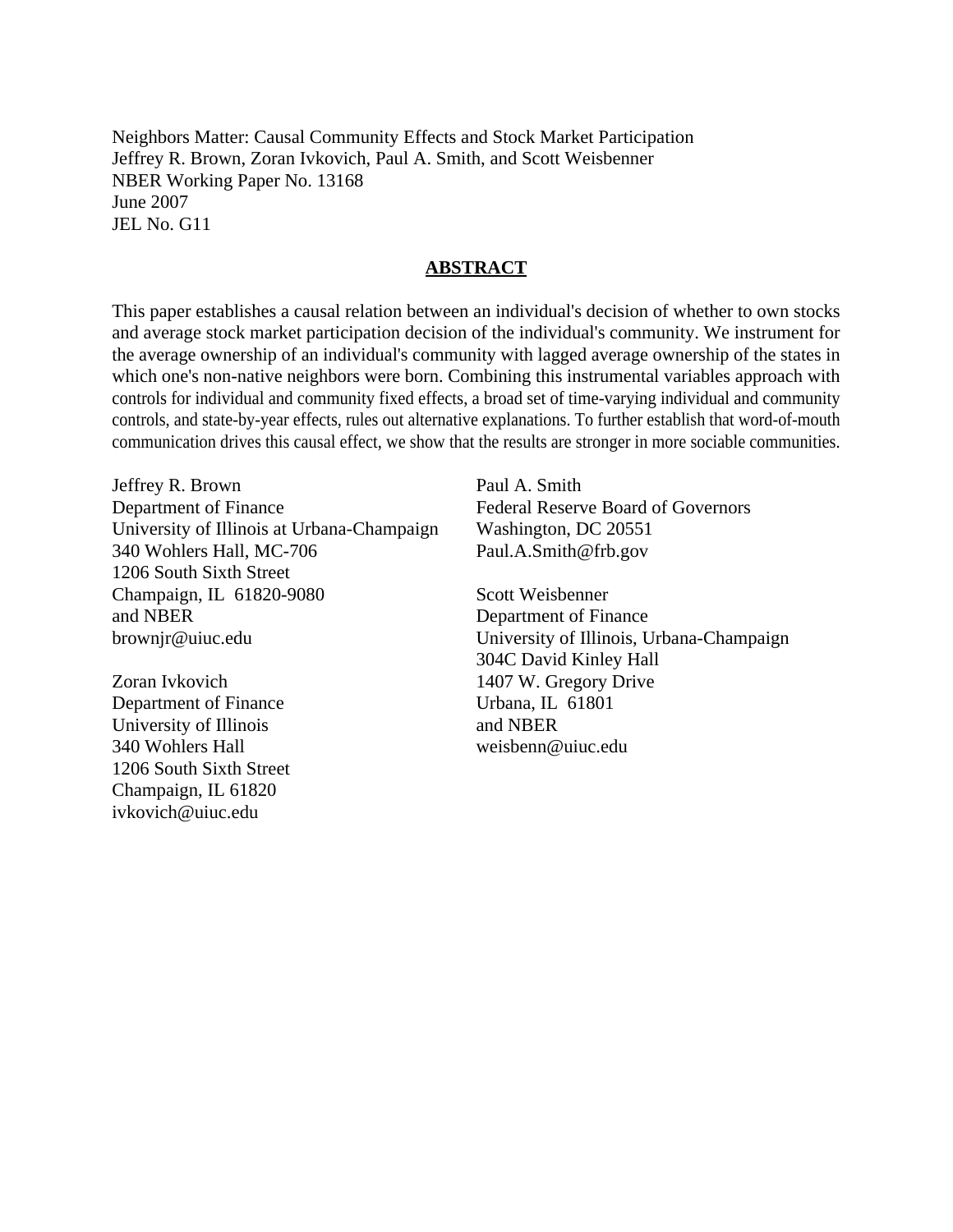Standard models of portfolio choice typically assume that fully informed investors make rational asset allocation decisions to maximize lifetime utility. As noted by Ellison and Fudenberg (1995), however, "economic agents must often make decisions without knowing the costs and benefits of the possible choices" and thus often "rely on whatever information they have obtained via causal word-of-mouth communication." Given the evidence that average U.S. citizens have limited investment knowledge, $<sup>1</sup>$  $<sup>1</sup>$  $<sup>1</sup>$  might individuals make portfolio choice decisions</sup> based on what they have learned from social interactions?

This paper empirically examines the influence of "community effects," in the form of word-of-mouth communication, on the decision about whether to participate in the stock market. In addition to its importance at the individual level, equity market participation is also important at the aggregate level because of its ability to influence the size of the equity premium (Mankiw and Zeldes (1991), Heaton and Lucas (2000), Brav, Constantinides, and Gezcy (2002)). It is also relevant for a variety of public policies, ranging from the incidence of dividend tax policy to whether investing Social Security surpluses in private investments can have real effects on the economy (Abel (2001), Diamond and Geanakoplos (2003)).

Whereas standard models of portfolio choice indicate that most households should have equity market exposure, only one-third of U.S. households own stocks or stock mutual funds outside of retirement plans, and only one-half participate in the stock market even when retirement plans are included into the calculation.<sup>[2](#page-30-1)</sup> There are numerous reasons to suspect that one's decision about whether or not to invest in stocks may be influenced by the stock market participation of one's community by means of social interaction. Hong, Kubik, and Stein (2004) present a formal model and discuss several possible pathways for this effect. For example, social interaction may serve as a mechanism for information exchange by means of word-of-mouth communication or "observational learning" (Banerjee (1992), Ellison and Fudenberg (1993, 1995)). Simply put, individuals may find it easier to learn how to open a mutual fund or brokerage account by talking to their friends than through other mechanisms. This could lower the psychological "fixed costs" of investing that limit equity market participation (Vissing-Jorgensen (1999)). Individuals may also enjoy discussing stock-market investments with their friends and colleagues and thus may be more likely to participate in the stock market if there is a high participation rate among their friends and colleagues. There may also be a "keeping up with the Joneses" effect. For example, according to Bernheim's (1994) model of conformity,

1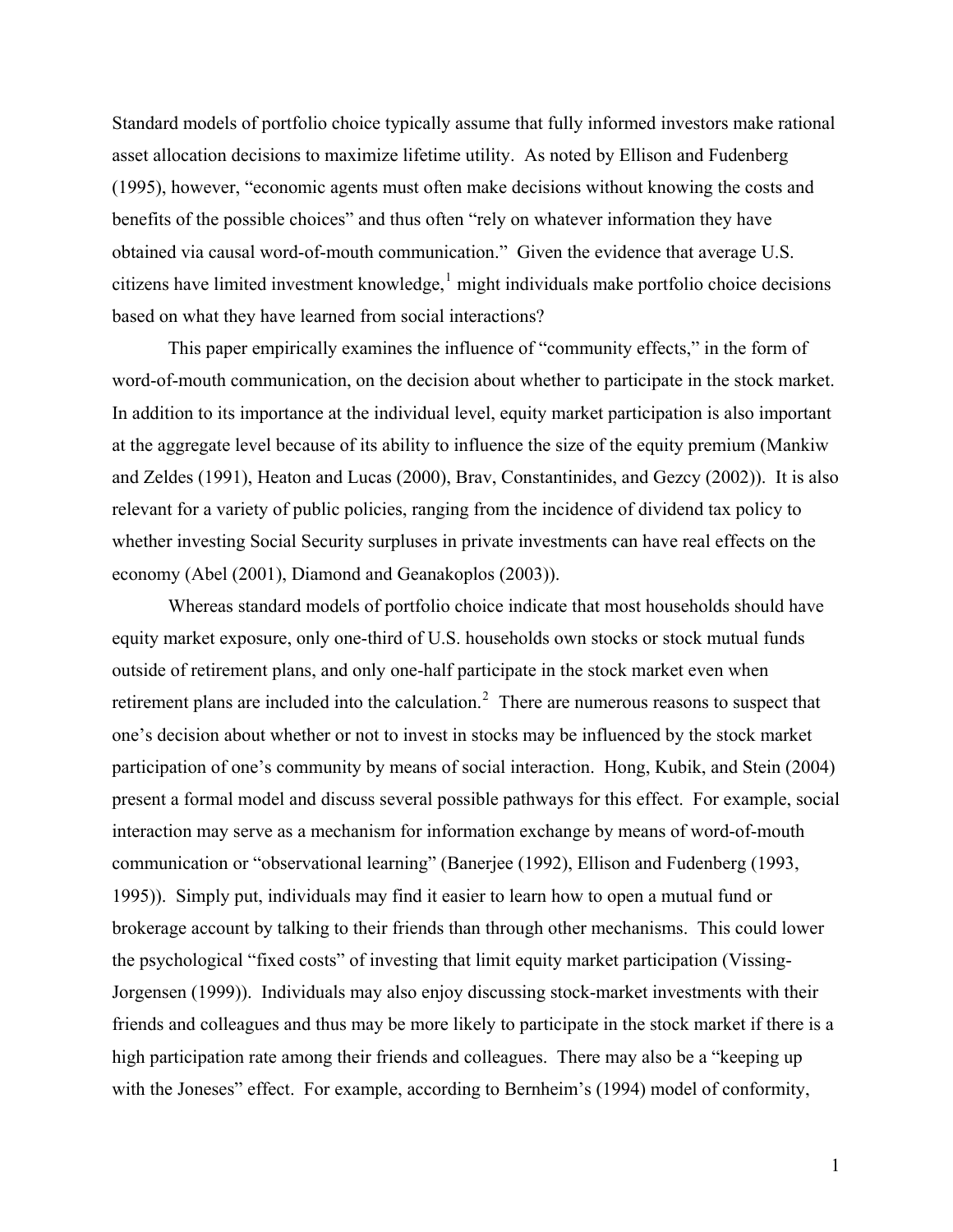individuals may wish to maintain the same consumption that their social group does, suggesting that participation in the stock market by their social group may have a positive influence on their own decision to do so. This effect could also be generated by external habit formation models (Campbell and Cochrane (1999)) or the scarcity of local resources that lead investors to care about their relative wealth in the community (DeMarzo, Kaniel, and Kremer (2004)). Each of these forms of word-of-mouth interaction imply a possible causal relation between individual and community behavior.

In this paper, we establish a causal relation between individual and community stock market participation by showing that an individual is more likely to participate in the stock market when a higher fraction of individuals in the local community are stock market investors. To establish causality, one must rule out many other confounding factors (such as similarity in preferences or information sets) that could lead to a spurious correlation between one's own stock market participation and that of one's neighbors.

The previous literature has not provided conclusive evidence on this matter. Guiso, Sapienza, and Zingales (2004) show that individuals who live or were born in areas with higher levels of social capital are more likely to invest in stocks, but they do not directly test whether higher stock market participation of one's neighbors directly influences one's own decision. Whereas Hong, Kubik, and Stein (2004) show that individuals who visit with neighbors or attend church have higher levels of stock market participation, and that this effect is stronger for individuals who live in more sociable states, concerns linger about the potential for unobserved characteristics to be driving both stock market participation decisions and their measures of social interaction. For example, Gruber (2005) shows that religious participation (one of the measures of sociability used in Hong, Kubik, and Stein (2004)) is correlated with income, education, marital status, and other variables, all of which may be correlated directly with stock market participation. Feng and Seasholes (2004) use data from the People's Republic of China to show that common reaction to public information, rather than word-of-mouth effects, seems to be a primary determinant of investors' trading behavior. Thus, whether social interaction influences stock market participation is far from settled.

A major reason why the prior literature has not provided conclusive evidence of a causal relation is that, as discussed extensively by Manski (1993, 1995), it is difficult to design an empirical strategy that overcomes the inherent identification problem. The concern is that,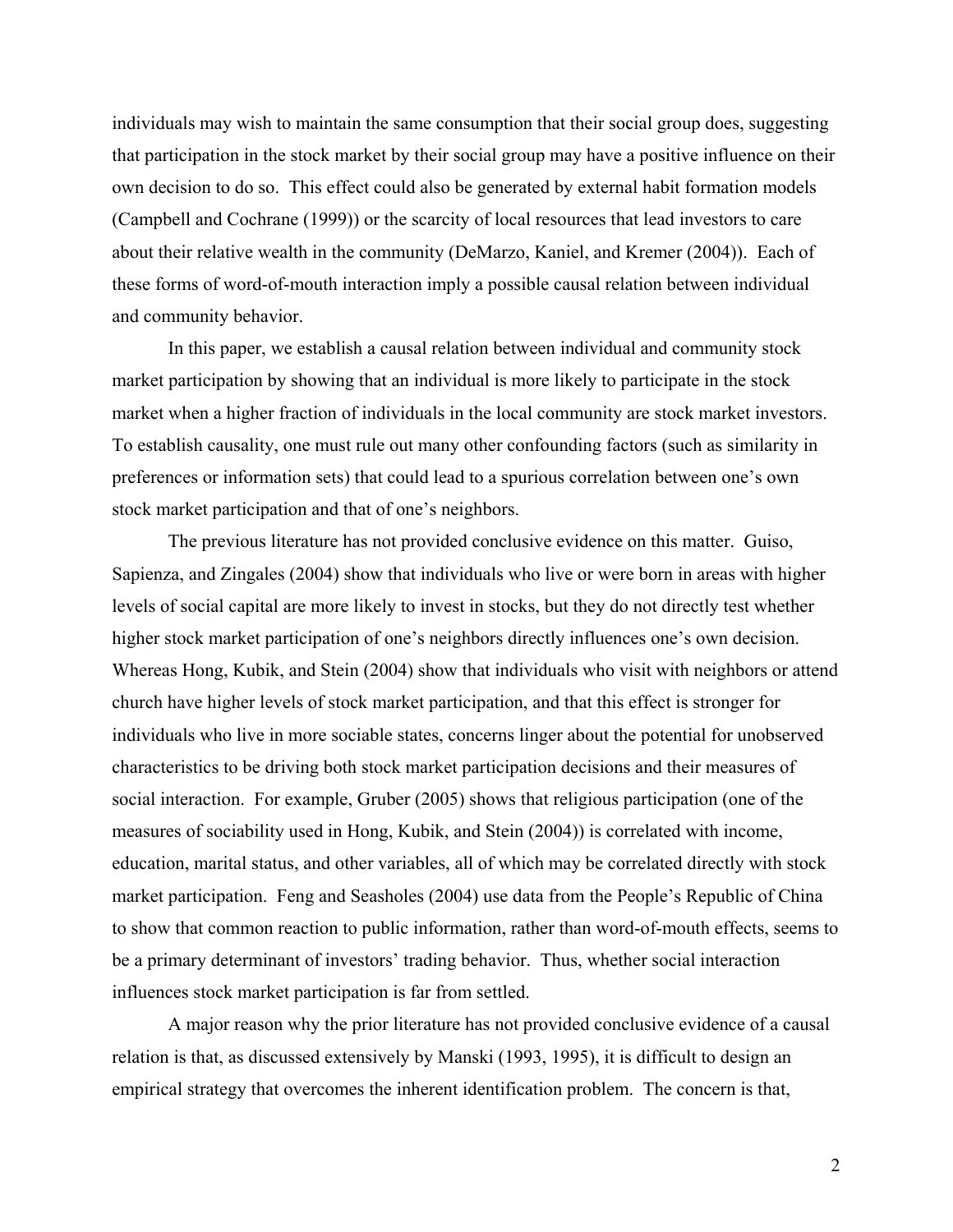because individuals are not randomly assigned to communities, the observed correlation between the stock ownership of an individual and his community could reflect numerous unobservable influences that induce a spurious correlation even after controlling for observable characteristics.

In this paper, we use a large, nationally representative, 10-year panel data set of taxpayers to provide evidence of an economically and statistically significant causal community effect of stock market participation. We do so by simultaneously implementing an instrumental variables strategy that overcomes the endogeneity problem and controlling for a very broad set of observable and unobservable individual and community characteristics. Our instrument is motivated by Guiso, Sapienza, and Zingales (2004), who suggest that the social capital of one's birth region can have long-lasting effects on one's own financial decisions. We begin by restricting our sample to "native" individuals, that is, those who have lived in the same community over the entire panel and who still reside in their state of birth.<sup>[3](#page-30-1)</sup> We then instrument for the average ownership within each native individual's community with the average ownership of the birth states of "non-native" neighbors, that is, those community residents whose Social Security numbers were issued in states that do not overlap with their current community (intuitively, those born in a different community and state). Whereas the average ownership in the birth states of one's neighbors will be correlated with the ownership of one's neighbors because of the long-lasting effects described above, there is no reason why one's own stock market participation decision should be influenced directly by the ownership rates in these other states except through their effects on one's neighbors. Because we restrict our sample to "native" individuals and instrument for the ownership of their community with the average birthstate ownership of their "non-native" neighbors, we are ensuring that the regression results cannot be contaminated by an individual and his community members sharing the same background (i.e., birth state). We also rule out a correlated, contemporaneous response across communities to new information by using a one-year lagged value of the instrument.

In conjunction with this instrumental variables approach, we include individual fixed effects to control for observable and unobservable individual characteristics that are fixed over time, such as gender, race, or average risk tolerance over the sample period. Because our sample is restricted to "natives" (we also refer to them as "non-movers" interchangeably), the individual fixed effects also control for time-invariant community characteristics such as the average level of financial sophistication of a community over the sample period. Thus, we relate *changes* in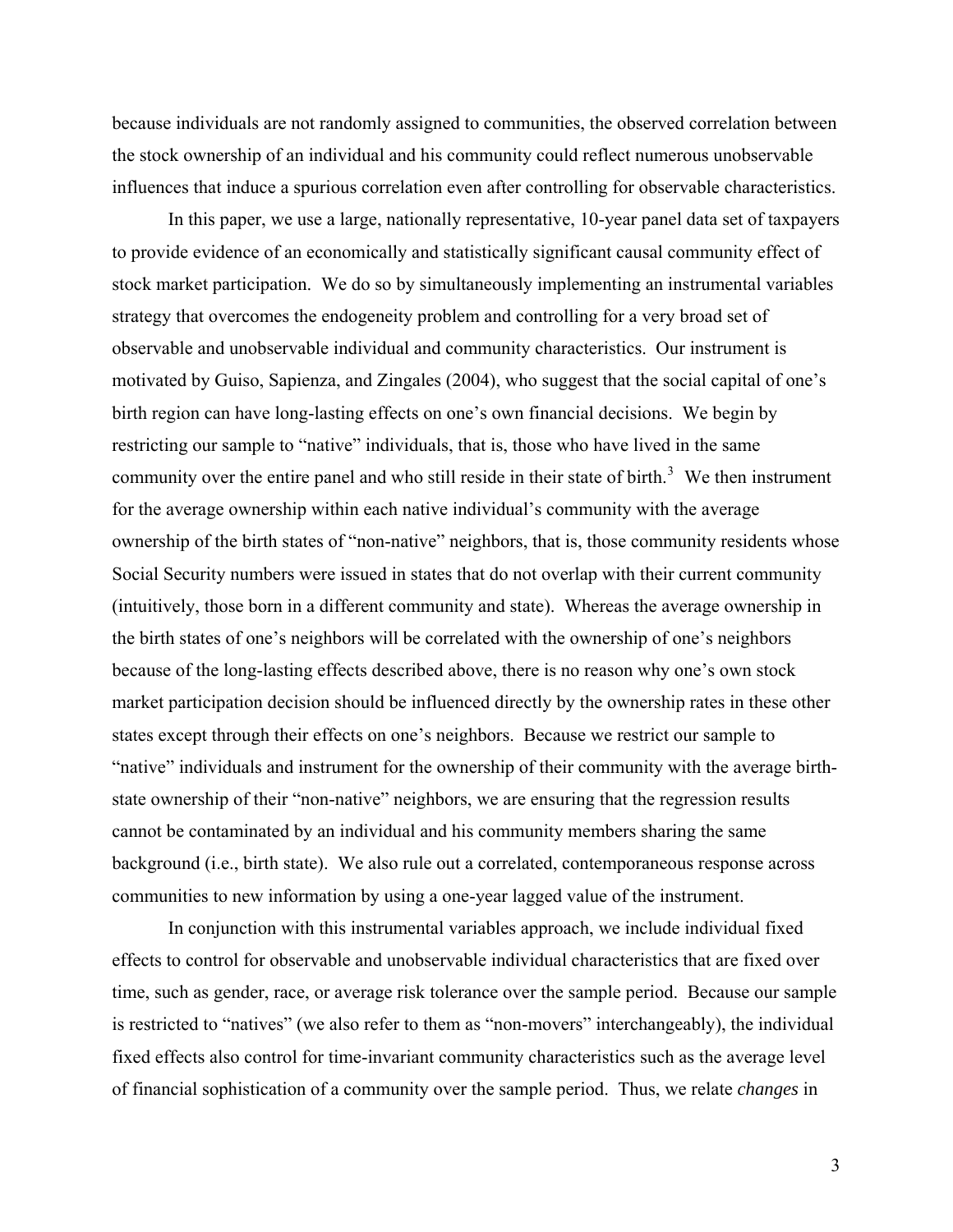individual ownership to *changes* in community ownership, as identified by *changes* in ownership in the "birth" states of one's non-native neighbors. Because not all individual and community covariates are time-invariant, we also include a broad set of time-varying individual controls (e.g., income, age, marital and tax filing status) and time-varying community controls (e.g., composition of industry and occupation, community-level income, median home prices, and characteristics of locally-headquartered publicly-traded firms). We also include state-by-year effects to allow for unobservable statewide characteristics that might be changing over time, thus ruling out any spurious correlation that might occur because of state-specific trends in average ownership rates.

The results provide evidence of significant causal community effects. We find that a ten percentage-point increase in the average ownership in one's community leads to a four percentage-point increase in the likelihood that an individual will own stocks. To verify that our results are driven by word-of-mouth communication, in our final specification we interact our instrumented community effects variable with an independent measure of community "sociability" (specifically, whether households are likely to be asked by neighbors for advice) and find that the community ownership effect is stronger in more sociable communities.

The paper proceeds as follows. In Section I we introduce the data set, along with our definitions of stock market participation and community. Section II discusses the challenge of establishing that a correlation between individual and community stock ownership is causal in nature. Section III outlines our instrumental variables strategy. Section IV presents the instrumental variables regression results. Section V concludes.

### **I. The Data**

# *A. The Panel of U.S. Taxpayers*

Our study requires a large, nationally representative data set that contains many observations for each community. It is important to choose a geographic size large enough to capture most of the individuals in a person's social group (e.g., coworkers and neighbors), but not so large as to completely dilute these effects. Most standard micro data sets, such as the Survey of Consumer Finances or the Health and Retirement Survey, are not well suited for this task because of their limited sample sizes.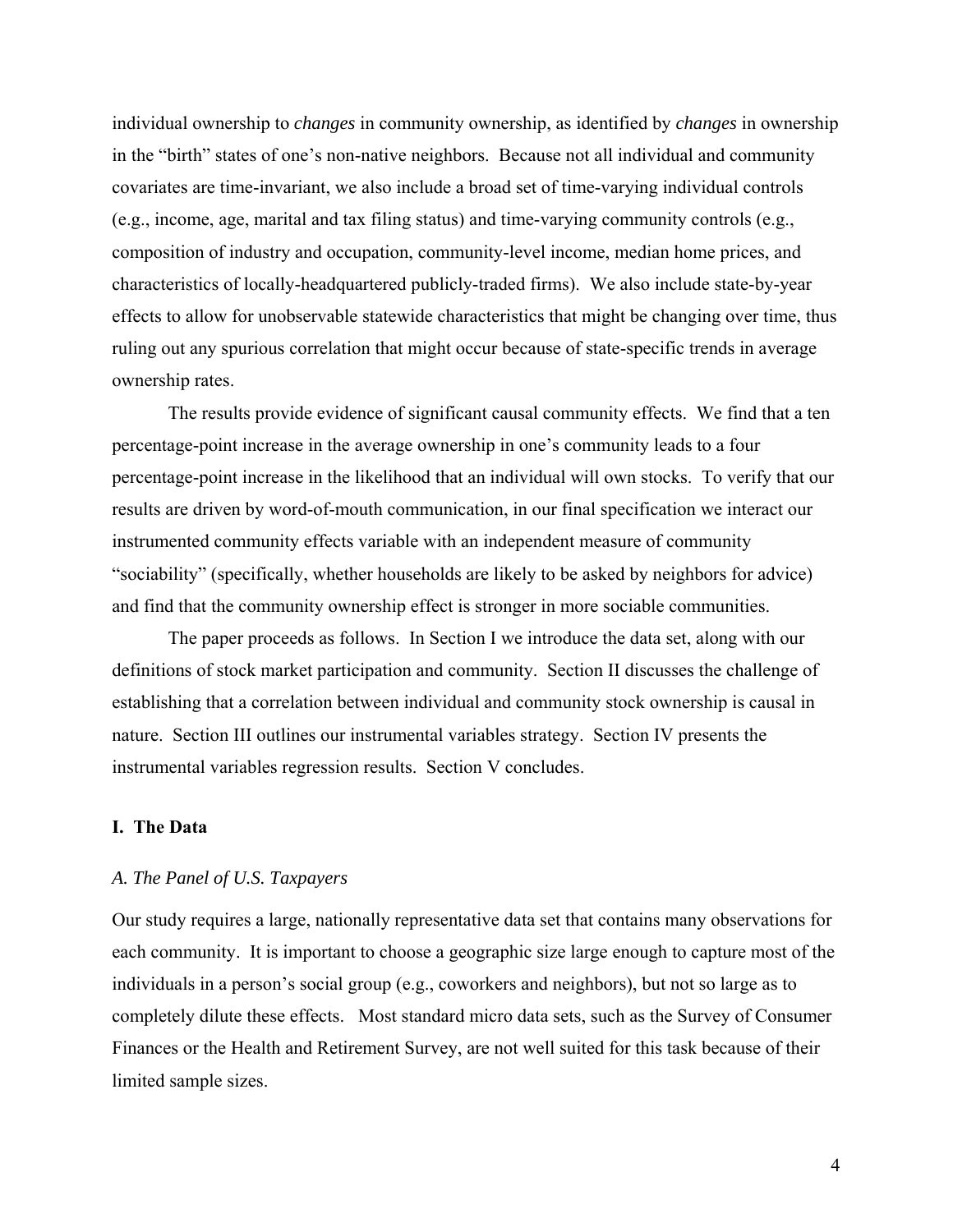We use a large panel of tax returns covering the years 1987 to 1996. $<sup>4</sup>$  $<sup>4</sup>$  $<sup>4</sup>$  The panel is based</sup> on the IRS's annual cross-sectional sample of tax returns, which are large samples chosen to represent the population of tax-return filers. The population of tax filers is similar to the population of households, except that a household may comprise more than one tax-filing unit (e.g., married couples may file separately), and some households do not file any tax returns.<sup>[5](#page-30-1)</sup> For example, our data for 1994 represent about 130 million tax returns, while the 1995 S CF represents about 100 million households. Throughout the paper we use the terms individuals, households, and taxpayers interchangeably, but, strictly speaking, the unit of observation for this data set is the taxpayer.

The annual IRS cross-sections are stratified samples, with the probability of inclusion rising steeply with total income.<sup>[6](#page-30-1)</sup> Variables include most of the values from the 1040 tax form and associated schedules, as well as data from Social Security records, such as the age and gender of each individual represented on the return.<sup>[7](#page-30-1)</sup> The 1987 cross-sectional sample of about 88,000 returns is the base year of the panel. The panel was constructed by matching, in each subsequent year, the full population of tax returns that appeared in the 1987 sample. This method allows individuals to be tracked over time regardless of income changes and changes in marital status.<sup>[8](#page-30-1)</sup> We exclude married couples filing separate returns.

An advantage of the tax data is that it contains taxpayers' precise geographical identifiers (zip codes), which allow us to assign them to the appropriate community. A second advantage is that Treasury employees, who have access to the underlying Social Security numbers for the individuals in our data, can identify the individuals' "birth" states, that is, the states in which individuals had resided when they applied for their respective Social Security numbers.<sup>[9](#page-30-1)</sup> The final sample contains 753,521 observations, covering 85,888 distinct taxpayers.

This overall sample can be divided into "natives," "non-natives," and "others." "Natives" are individuals: (i) who reside in the same Metropolitan Statistical Area (MSA) over the sample period, and (ii) whose current state of residence is their birth state.<sup>[10](#page-30-1)</sup> "Non-natives" are individuals whose current MSA does not overlap with their birth state (e.g., a non-native resident of St. Louis is one who was born in any state but Missouri or Illinois). "Others" are individuals who do not fall into the previous two categories (e.g., people whose current residence is in their birth state but who switched MSAs over the sample period, or those who remained in the same MSA over the sample period but who no longer live in their birth state).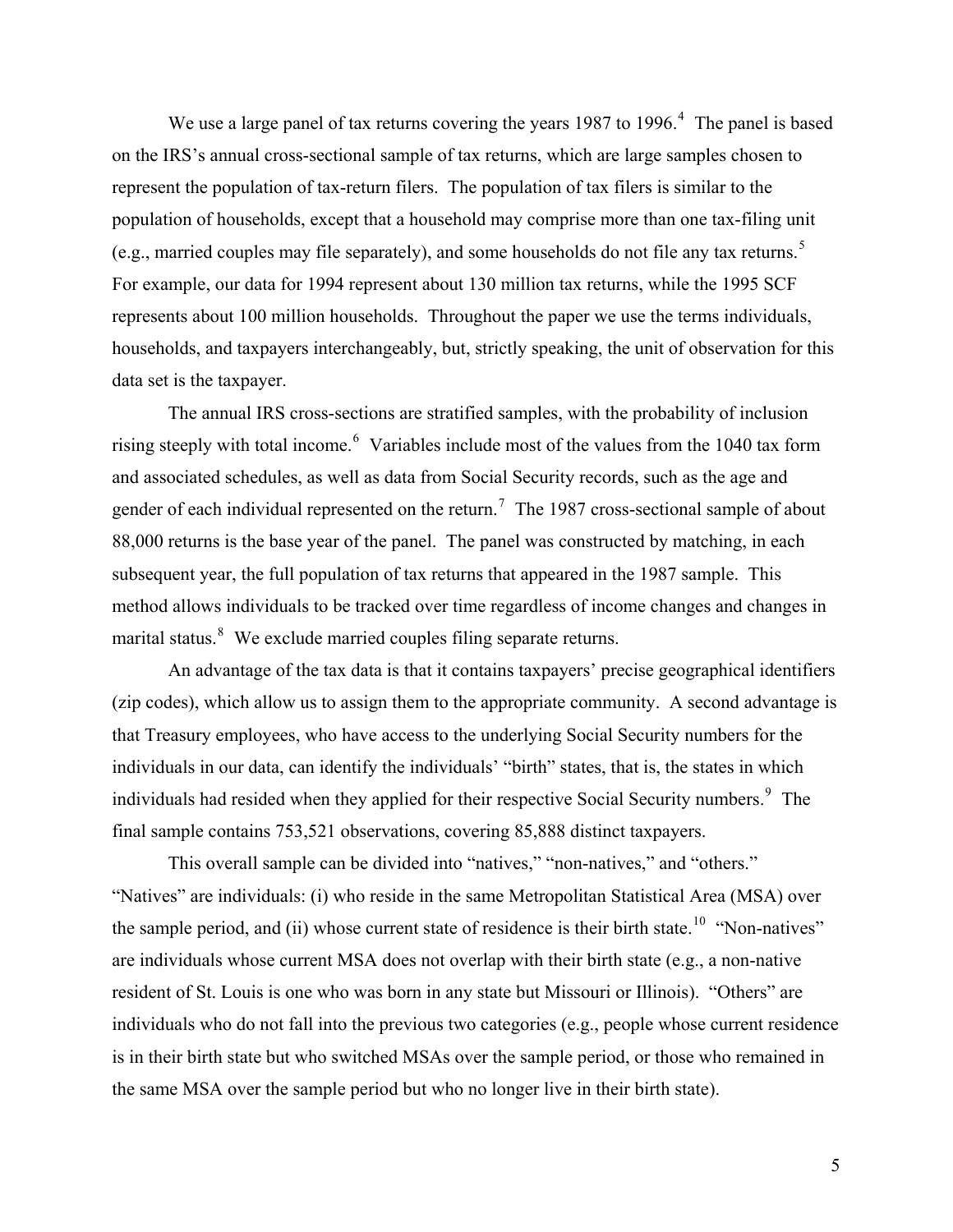To implement our empirical strategy, we will limit our core sample to the 398,585 taxpayer-by-year observations that are "native." When constructing the average community ownership for each observation (as well as other community-level variables constructed using the tax data), we are able to use all 753,521 observations. When constructing our instrument for community ownership, we use the 220,783 "non-native" observations.

Whereas tax data has many advantages, its traditional disadvantage for research purposes is that it contains less information than household surveys about non-financial demographic characteristics such as educational attainment, occupation, and race. To address this concern, we utilize the panel aspect of the data and include individual fixed effects that control for these factors, as well as numerous other unobservable time-invariant individual traits. We also use a broad set of income data from the tax returns to control for time-varying individual characteristics. Because our sample is restricted to non-movers, individual fixed effects simultaneously act as both community (MSA) and state fixed effects, and thus they control for all time-invariant community characteristics. To control for time-varying community characteristics, we include the average community levels of each of the tax-data variables for each year and also construct, using Census data from 1980, 1990, and 2000, annual time trends for key community measures such as the distribution of race, ethnicity, education, occupation, employment sector, and median home prices. We use data from Compustat and CRSP to control for time-varying characteristics of the firms headquartered within a community. In later specifications that utilize an independent measure of a community's "sociability," we also use survey data from the DDB Life Style survey. Among other items, that survey collects information that facilitates assessment of a community's stock of social capital (specifically, whether one's neighbors are likely to approach one for advice about products and brands).

### *B. Measuring Equity Ownership*

For tax purposes, it is not necessary for the IRS to know whether an individual owns stock, only whether they receive income from this stock. Thus, our measure of an individual's stock ownership in a given year is based on whether an individual reported dividends on their federal tax return that year. This dividend measure of stock ownership captures all dividends from stocks and taxable equity mutual funds. It does not include individuals who invest in stocks or equity mutual funds only through non-taxable (i.e., retirement) accounts. Thus, when we refer to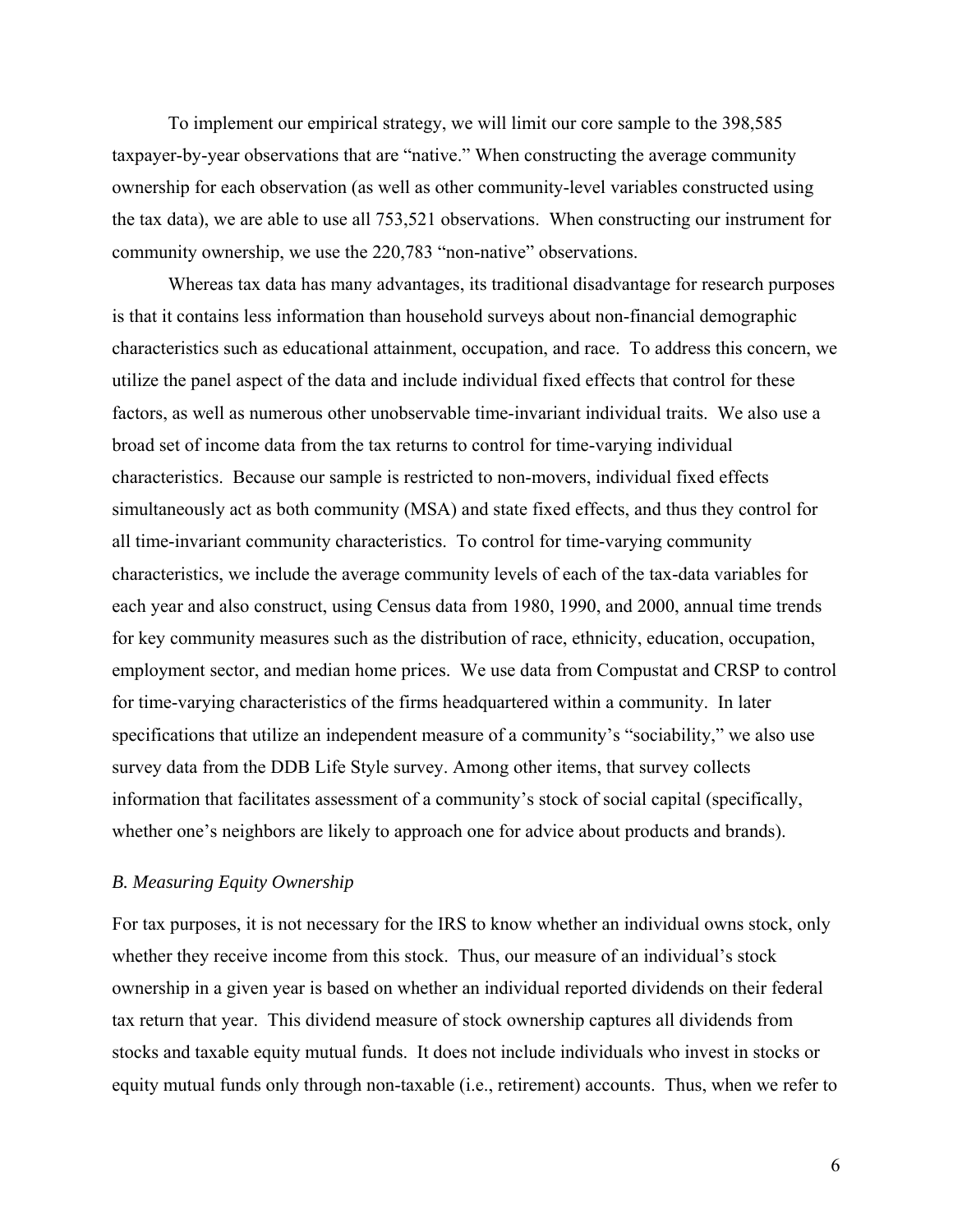equity market participation throughout the paper, we are specifically referring to stock or equity mutual fund ownership in one's taxable account (i.e., outside of retirement plans).

Although using dividends as a proxy for equity ownership has a long history in the public finance literature, $11$  there are two reasons why this proxy is imperfect. First, dividend income, as reported on a tax return, includes payouts from any mutual fund, even if the fund is exclusively invested in fixed-income assets. Second, whereas dividends will capture equity ownership for those who invest in dividend-paying firms, it may miss those who invest primarily in nondividend paying firms such as technology firms, a sector that became increasingly important during the 1990s. The potential for both type-1 and type-2 errors in defining equity ownership prompts the question whether our dividend measure is a satisfactory proxy for equity ownership. We use the SCF to investigate this concern and find that reporting dividend income is a good proxy for stock ownership. First, we compare the trend in actual ownership (as reported in the SCF) to the trend in taxpayers reporting dividends to the IRS from 1987 to 1996 and find them to be quite similar: over the overlapping period (1989–1996), our proxy for equity ownership increased by 24%, comparable to the 20% increase in actual equity ownership. Second, we find that the correlation between actual and proxied equity market participation across four pooled SCF cross-sections from 1989-1998 is  $0.62<sup>12</sup>$  $0.62<sup>12</sup>$  $0.62<sup>12</sup>$ 

# *C. Defining "Community"*

We define an individual's community as the MSA in which the individual resides.<sup>[13](#page-30-1)</sup> This community definition, widely used in empirical studies in economics and finance, has several advantages. First, MSAs are small enough to constitute a reasonable definition of a "community" while still capturing the vast majority of one's social interactions, including workrelated interactions. Second, MSAs are large enough to contain sufficiently many individual observations within each community to obtain a reasonable estimate of the stock-market participation in that community. Third, because MSAs are well defined and non-overlapping, and because we restrict our sample to individuals who have resided in the same MSA over the sample, we can correct for the correlation of error terms within and across all members of a community cross-sectionally and over time. Finally, MSAs provide a convenient community definition for merging our tax panel with external data such as census data and survey data (used to determine a community's social capital).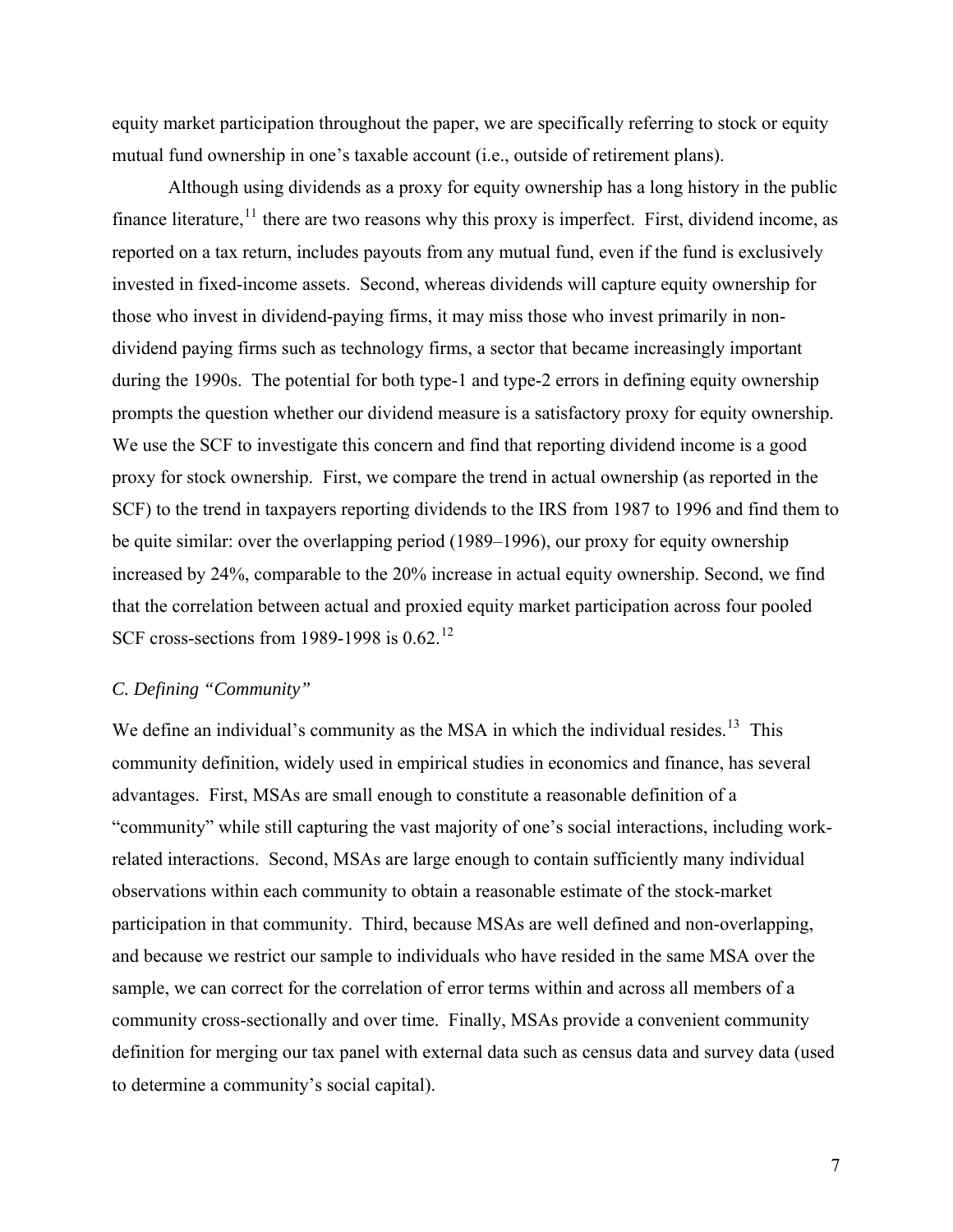# *D. Summary Statistics*

Table I reports summary statistics for several key variables of interest for the pooled 1987 – 1996 cross-sections. Panel A focuses on equity ownership, as defined by reporting dividends on tax returns. The first row of Panel A shows that 25.6 percent of our sample owns equity. The second row provides the distribution across households of community-level equity ownership. The median household lives in an MSA in which 26 percent of the household's community owns stock. At the  $10<sup>th</sup>$  percentile of the community ownership distribution, nearly 17 percent of the household's community members own stock, whereas this doubles to 34 percent at the  $90<sup>th</sup>$ percentile. In the third row of Panel A, we report the ownership rate in individuals' "birth" states. Because this is a statewide measure, it is not surprising that the distribution shows slightly less dispersion than the distribution at the MSA level reported in the previous row. The final row of Panel A reports the distribution across households of the average equity ownership of the birth state of the "non-native" community members ("non-natives" are those whose Social Security numbers were issued in states that do not overlap with their current MSA). This variable will be essential for our instrumental variables strategy (Sections III and IV).

 Panel B focuses on individuals' characteristics. Its first two rows report the distribution of total non-capital income (in 1996 dollars) and age over our sample, weighted by population. The next four rows feature indicator variables for gender interacted with filing status (single male, single female, male head of household, and female head of household). Married couples filing jointly is the omitted category, accounting for 52.4 percent of all observations, whereas married couples filing separately have been excluded from the analyses. The last six rows of Panel B report an indicator variable for whether the taxpayer claims mortgage interest deduction (a proxy for home ownership), the number of dependents, whether the taxpayer is self-employed, whether he reports supplemental income on schedule E, whether he is subject to the alternative minimum tax, and whether he contributes to a tax-qualified defined contribution plan.

#### **TABLE I ABOUT HERE**

#### **II. The Challenge of Establishing Causality**

Our hypothesis is that an individual's equity market participation decision is influenced by the equity market participation of other individuals in the community. Thus, the null hypothesis of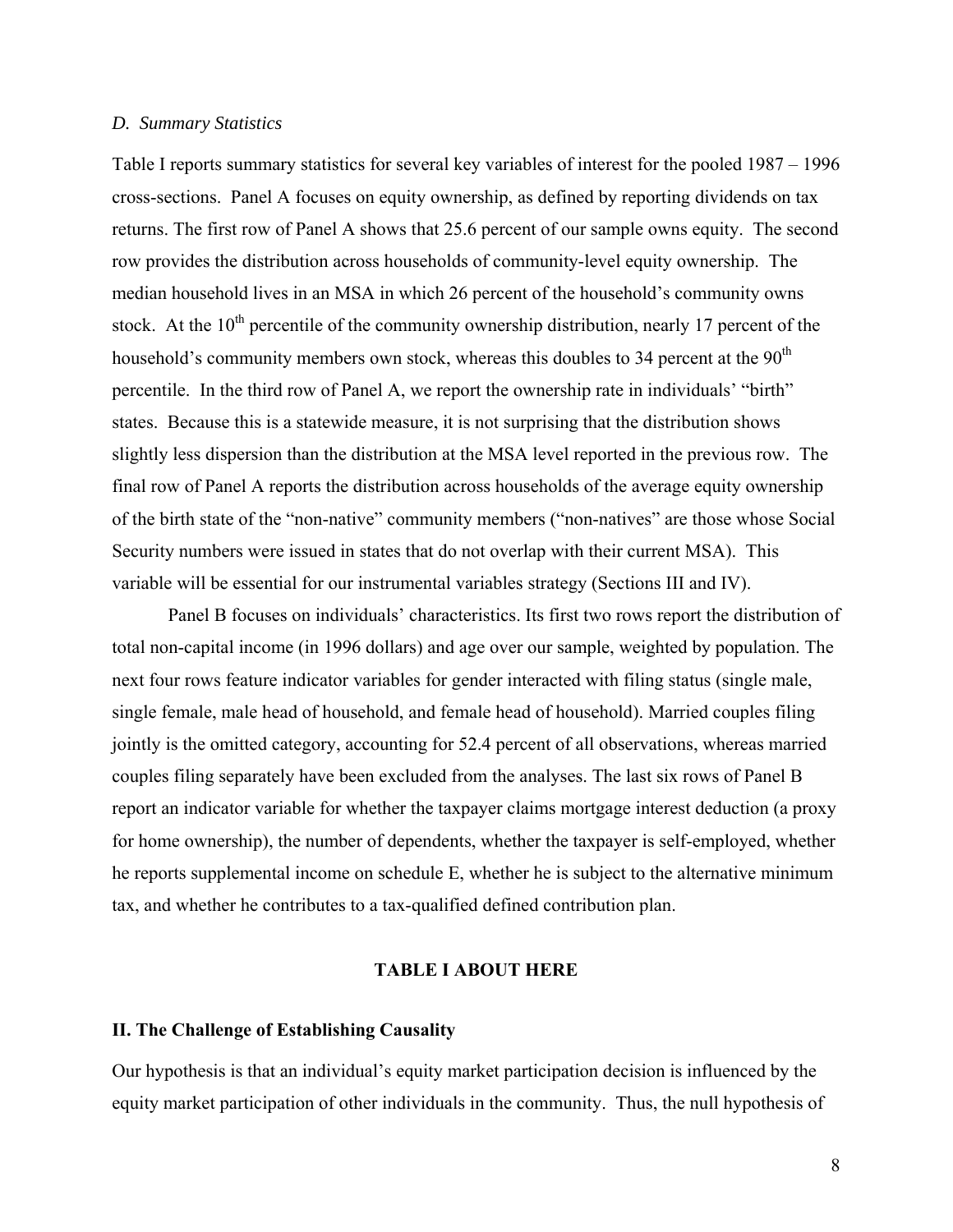"no community effects" is that, conditional on a complete set of individual and community covariates, a regression of an individual's ownership against that of the other members of the individual's community would produce a coefficient of zero. The challenge, to which we will return shortly, is that it is impossible to control for a *complete* set of covariates.

At the outset, consider the simplest case in which there is a single community and every individual  $i, i = 1 \ldots N$ , has a probability of participating in the stock market that is drawn from the same distribution with mean *p*. A regression of individual participation against the average participation of the remaining community members will produce a zero coefficient because such a specification essentially amounts to regressing one draw from a distribution against the average of the other, independent draws from the same distribution. The outcome remains unchanged if there are multiple communities  $m, m = 1, \ldots, M$ , and individuals are randomly sorted into those communities. Indeed, even though there will be some random variation in the average community ownership rates (centered around *p*), a regression of individual ownership against mean community ownership will produce a coefficient that is not significantly different from zero. The outcome is still unchanged even if individual stock ownership is determined by a set of covariates  $\{x_1, x_2, ..., x_k\}$ , as long as the econometrician can perfectly observe all of the relevant *x*'s (and thus control for these covariates in the regression).

 Of course, in reality the econometrician can never hope to perfectly observe all the relevant determinants of individual stock market participation. As a result, it is virtually impossible to learn anything about community effects from examining a simple correlation between individual and community ownership. For example, suppose that individuals sort themselves into communities based on a vector of observed (X) and unobserved (U) characteristics, and that these same characteristics are correlated with stock market participation. For example, X might include education and income, and U might include risk preferences, ideology, or simply non-linear functions of the observed Xs.

 The existence of U poses a serious problem. Consider, for instance, the extreme case in which there is perfect sorting into communities based on U, and that U is also a primary determinant of individual stock market participation. By sorting on U, individuals have implicitly also sorted into communities based on their stock market participation. Accordingly, it is as if each individual *i* in community *m* has the same probability *pm* of participating in the stock market, and  $p_m$  differs across communities 1 ... M, where each community m has  $I_m$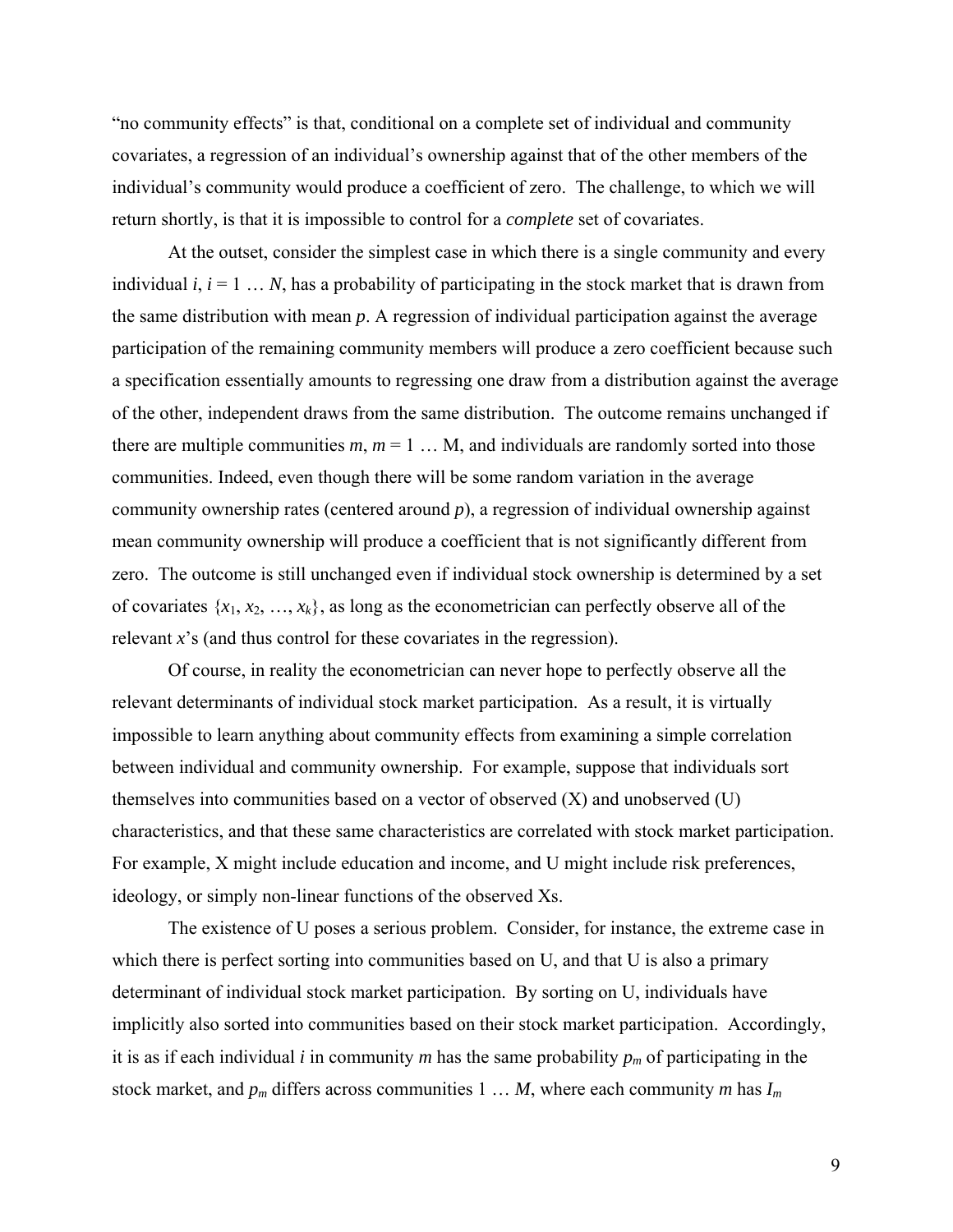individuals. We denote equity ownership of individual *i* in MSA *m* by  $y_{i,m} \in \{0,1\}$ , and define the average ownership of the other  $I_m - 1$  individuals in the community as  $\overline{y}_{i,m} = \frac{1}{I_m - 1} \sum_{j \neq i} y_{j,m}$ . With sufficiently many observations in each MSA, each average  $\bar{y}_{i,m}$  will be close to  $p_m$ , the probability of participation prevailing in its respective community *m*. Therefore, a simple regression of *yi* on  $\bar{y}_{i,m}$  would be roughly equivalent to a regression  $y_i$  against  $p_m$ , which will yield a regression coefficient of one because  $Cov(y_{i,m}, p_m) = Var(p_m)$ .

 As a result of such spurious correlation, induced by the omitted U that is correlated with both community choice and the outcome of interest, the coefficient on average community ownership in a simple OLS regression provides no information regarding community effects. For example, in our full sample of more than 750,000 observations, a regression of individual ownership on average community ownership, even after controlling for age, income and additional covariates, is approximately 34 (on a scale in which our binary indicator variable has been rescaled to {0, 100}), and this effect is highly statistically significant. This suggests that an individual living in a community with a ten-percentage point higher level of average ownership is 3.4 percentage points more likely to own stocks. However, we cannot place any causal interpretation on this coefficient and, given the problems just outlined, it is even difficult to characterize whether this coefficient should be considered large (as it would be relative to the null hypothesis of no community effects), or small (as it would be if one believed that individuals implicitly sorted into communities based on their stock market participation and this sorting mechanism is not controlled for by the covariates included in the regression).

 Ultimately, although panel data allow us to control for individual and community fixed effects, and although we can further control for a very broad set of time-varying individual-level and community-level variables, even such detailed controls do not allow us to render a causal interpretation to the coefficient. This is because the correlation between community and individual ownership could still be driven by *unobserved* time-varying factors such as changes in the information set available to a community. For example, an aggressive brokerage firm could open up in a community and convince thousands of individuals to enter into the stock market for the first time. Alternatively, a major shift in the community's economic environment could make it seem like a better or worse time to participate in the market. In each case, we would observe a correlation between community ownership and individual ownership that is not causal.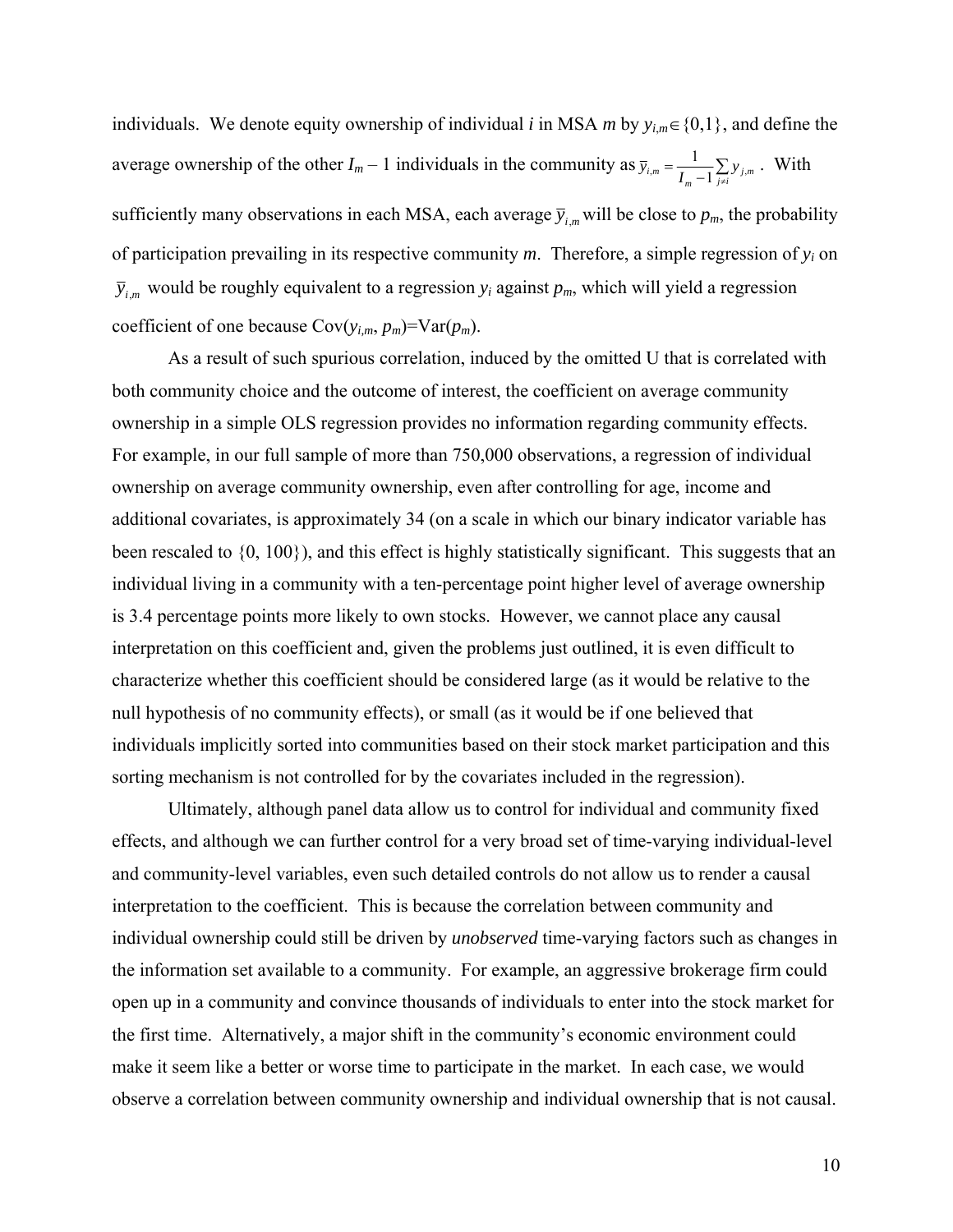Thus, the basic identification problem, which has not been satisfactorily addressed in any prior study of stock market participation, is that it is difficult to find factors that would influence the stock market participation decisions of a person's neighbors but not have any direct effect on the person's own participation decision. Consequently, it is relatively easy to construct plausible stories explaining how the correlation between individual and community ownership shown in the prior literature could be driven by some omitted time-varying factor. Identifying the correlation as *causal* in nature (i.e., reflecting word-of-mouth communication) necessitates finding a source of exogenous variation in the stock market participation of one's neighbors. Such a source of exogenous variation would enable us construct specifications that test for causal community effects, that is, regressions in which a zero coefficient on community ownership suggests no word-of-mouth effects upon an individual's ownership decision and a significant positive coefficient indicates the presence of causal word-of-mouth effects.

### **III. Establishing Causality: Methodology**

### *A. Overview of Identification Strategy*

There are two ways to overcome the identification problem, neither of which has been previously used to examine the question of stock market participation. First, in some contexts, it is possible to randomly assign individuals to peer groups. Examples include Sacerdote's (2001) study of peer effects on grades using randomly assigned college roommates, or Hoxby's (2002) use of random cross-cohort variation in the gender and racial mix of school children to study peer effects and educational outcomes. We know of no data with which to study the stock-market participation of individuals driven by exogenous factors to move to a new community.

The second approach, which we follow in this paper, is to find an instrument correlated with the stock market participation of an individual's neighbors, but not correlated with the stock market participation of the individual, except through the individual's community interactions. Motivated by the evidence from Guiso, Sapienza, and Zingales (2004) that there may be longlasting effects of one's place of birth on financial outcomes, we utilize the unique nature of our data to develop an instrument that relies upon the stock-market participation of the birth states of one's "non-native" neighbors (whose "birth" state does not overlap the current MSA).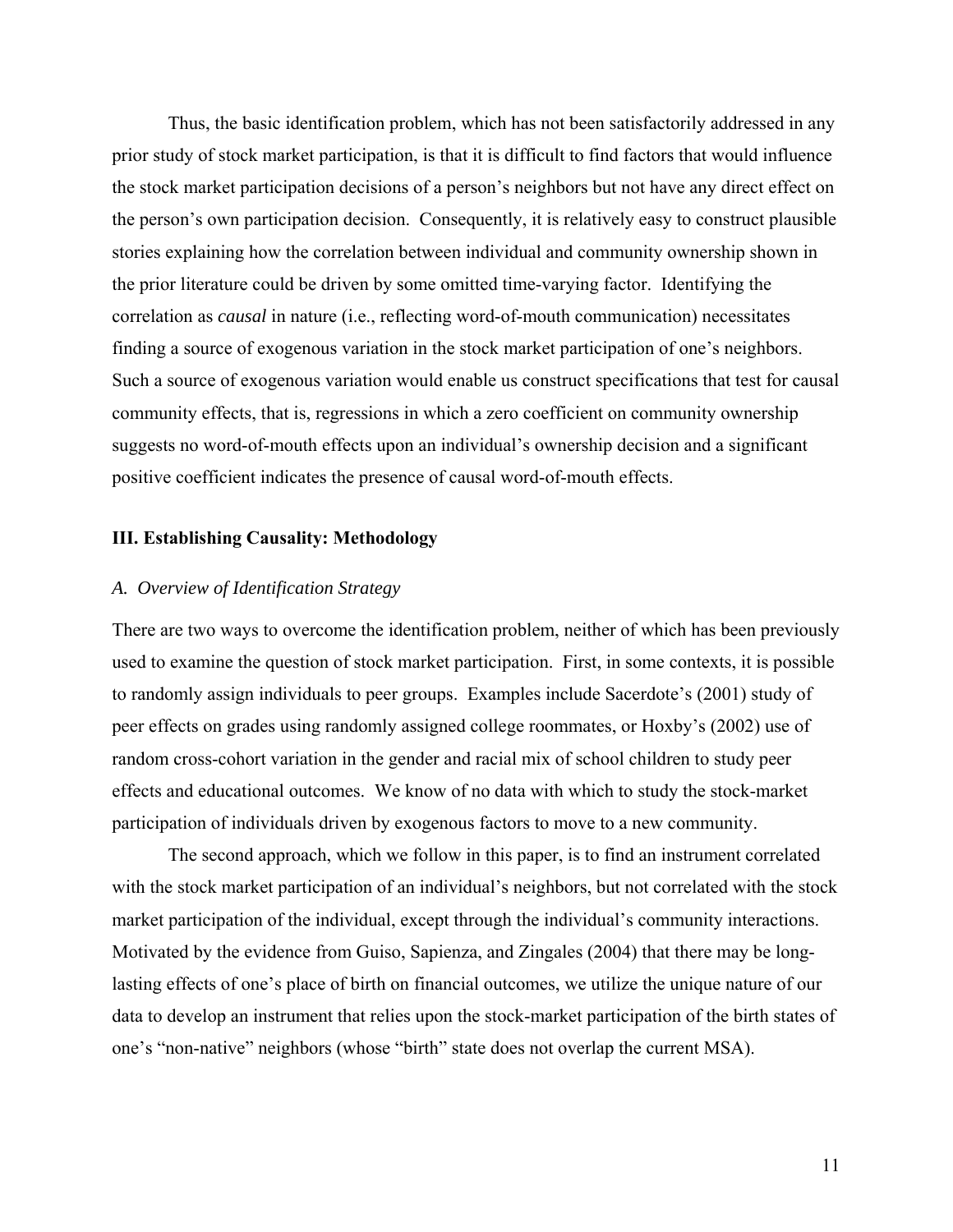We begin by limiting our sample to those individuals who are "native" to their current community (i.e., those whose "birth" state is their current state of residence and who did not change MSA during the sample period), and then construct our instrument over their "nonnative" neighbors. As we will show shortly, ownership in the birth state of one's "non-native" neighbors will be highly correlated with ownership of one's neighbors, but, given our sample restriction to natives of the current community, there is little reason to suspect that it will be correlated with one's own ownership except through its effect on one's neighbors. In short, if one has lived in St. Louis one's entire life and one's neighbor is from Boston, it is reasonable to think that the level of equity ownership in Massachusetts may be correlated with that neighbor's ownership, but there is no reason to think that the level of equity ownership in Massachusetts should affect one's own stock market participation decision unless word-of-mouth effects are at play. Thus, because we restrict our sample to "native" individuals and instrument for the ownership of their community with the average birth-state ownership of their "non-native" neighbors, we are ensuring that the regression results cannot be contaminated by an individual and his community members sharing the same background (i.e., birth state). Further, we use lagged values of the instrument to reduce the potential for picking up a spurious correlation that might arise if, for example, there were a simultaneous correlated response across states to the release of new information.

To provide a highly simplified example, consider a "native" individual A, who was born (i.e., had the Social Security number issued) in Missouri and who has lived in the St. Louis MSA over the entire sample period. Suppose that individual A has neighbors B, C, and D who currently live in the St. Louis MSA, and their Social Security numbers were issued in Missouri, California, and Delaware, respectively. We define "community ownership" for individual A to be the average stock market participation of individuals B, C, and D. However, because individual B's Social Security number was issued in Missouri, we do not include individual B's birth-state ownership as part of our instrument.<sup>[14](#page-30-1)</sup> Individuals C and D, by contrast, are included in our instrument because they are "non-natives." Thus, in the first stage of our regression, we regress the average ownership of the community in which individual A lives (here, consisting of the average ownership of individuals B, C, and D) upon the lagged average ownership in the states from which the "non-local" neighbors came (in this case, the average of the ownership in California and Delaware).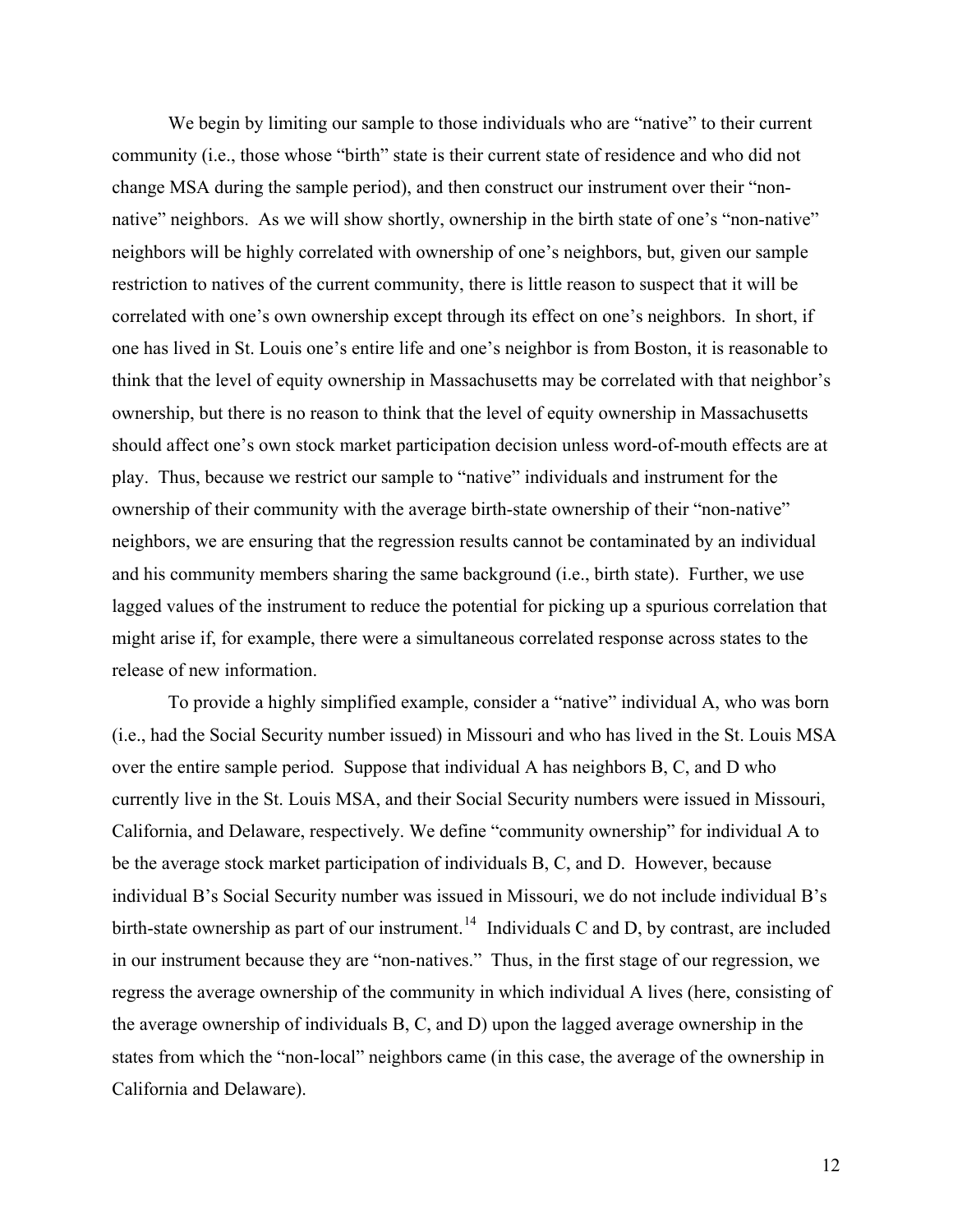#### *B. The First-Stage Regression*

Table II shows that the instrument meets the first criteria—that it is highly correlated with the equity ownership of one's community. The table reports the coefficients from our first-stage regression of the average ownership of one's MSA upon the one-year lagged average equity ownership of one's "non-native" community members' "birth" state.<sup>[15](#page-30-1)</sup>

In Column (1), we report the coefficient from a simple regression with no other controls, and find a highly significant relation. In Column (2), we control for the complete set of variables that will ultimately be included in our second-stage regression. That is, we include individual and community fixed effects, state-by-year fixed effects, time-varying household-level controls, and time-varying community-level controls, all of which will be discussed in more detail below. In both specifications, there is a strong statistical relation between equity ownership in a community and our instrument. Moreover, the F-statistic (20.4 in Column (1) and 10.6 in Column (2)) indicates that the instrument is sufficiently powerful according to the Staiger-Stock (1997) test.

We also explore the two sources of exogenous variation in our instrument. First, holding fixed the level of ownership of the birth states, the instrument can vary as the composition of one's neighbors changes (e.g., somebody born in California leaves the community and somebody from Ohio joins it). Second, holding one's neighbors constant, the instrument can vary when there are changes in the levels of ownership in the birth states of the neighbors who are not native to the community. To test whether one or both sources of variation matter, we construct two separate instruments. To construct the first measure, which we loosely call the "mover" instrument, we hold the ownership in each birth state fixed at its average level over the entire sample. Thus, for a given individual, this instrument varies only with the community composition. To construct the second measure, which we call the "stayer" instrument, we only include in the instrument the birth state ownership of those non-native neighbors who have been in the community over the entire length of the panel (but, by definition, whose birth state does not overlap with their current MSA). Thus, for a given individual, this instrument varies only with the changes in the birth state ownership of the individual's "non-native" (but "stayer") neighbors. We then re-estimate our first-stage regression including both instruments in the regression, thus allowing these two measures to enter separately. Using the specification from Table II, Column (2), we find that the coefficient on the "mover" instrument is 24.2 and the

13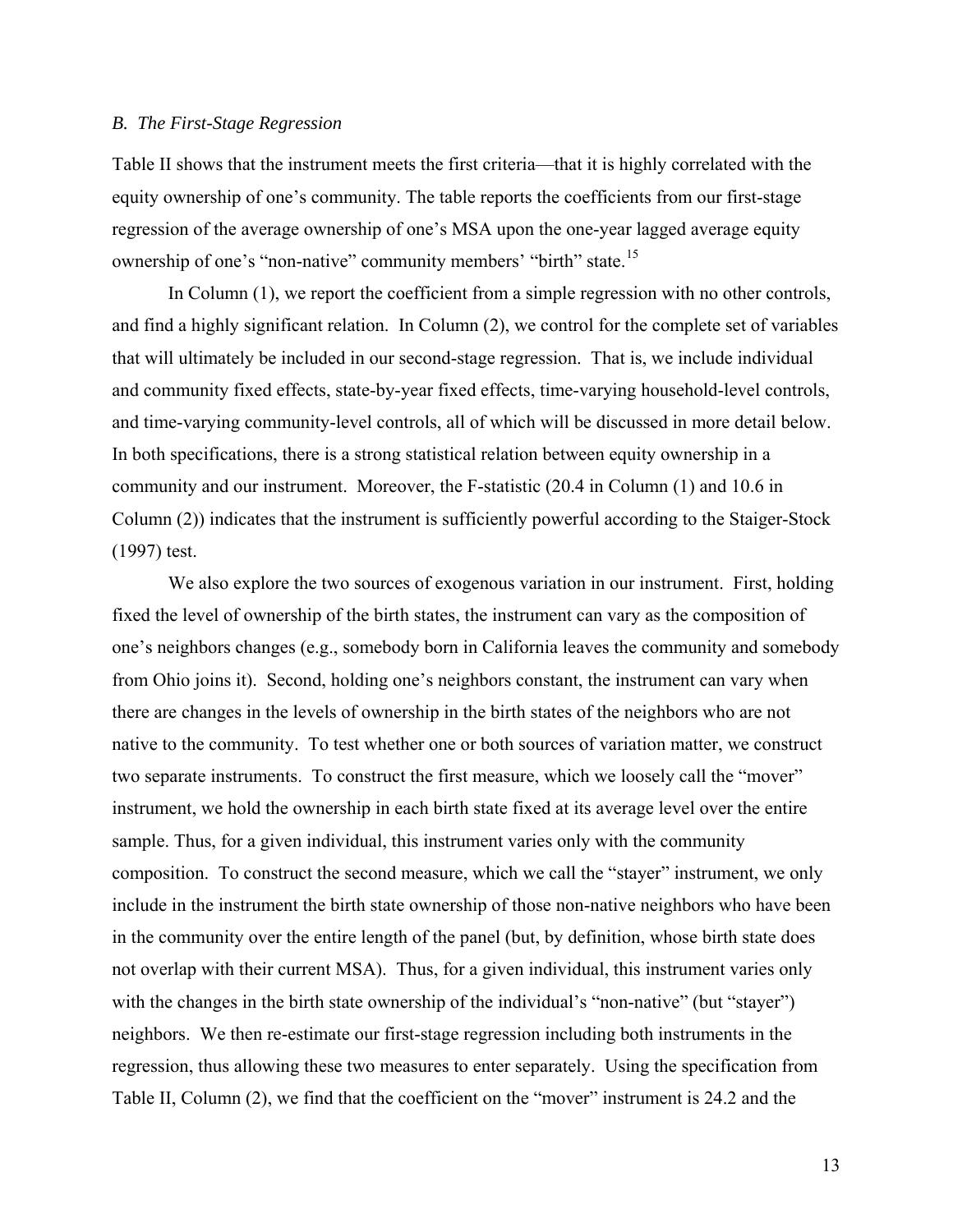coefficient on the "stayer" instrument is 15.0. Both are individually statistically significant (at the 1% level for the "mover" instrument and at the 10% level for the "stayer" instrument). More important than their individual significances, however, is (i) that we cannot reject that the coefficients on the two components of the instrument are the same, and (ii) that the two instruments are jointly significant (p-value of 0.0034). Because both instruments matter and have effects that are statistically indistinguishable from each other, and the fact that the combined instrument provides more power because it makes use of additional variation that arises from interactions between these two sources of variation,  $16$  we use the full instrument in all of our second-stage regressions.

### **TABLE II ABOUT HERE**

### **IV. Instrumental Variable Results**

### *A. Core Specification*

Table III reports the core set of results using our instrumental variables strategy. The specification is a linear probability model in which the dependent variable is rescaled to {0,100} to facilitate the interpretation of the regression coefficient estimates as percentage-point changes. The key variable of interest is the average equity ownership rate in the community. In all specifications, the standard errors of the regression coefficients are estimated by clustering on the MSA level (see Rogers (1993) and Peterson (2007) for a discussion of clustered standard errors). This approach assumes independence across MSAs, but allows for the non-parametric estimation of variances and covariances of observations within MSAs. Therefore, clustering at the MSA level allows for correlation across individuals within each community for a given year, as well as correlation across individuals in the same MSA at different points in time. Moreover, because we limit the sample to non-movers (i.e., individuals in the sample who remain in the same MSA for the entire sample period), our standard error calculation also allows for correlation in observations of the same individual over time.

In Column (1), we present a specification that includes household and community fixed effects, a wide range of time-varying household-level controls and time-varying communitylevel controls, and state-by-year fixed effects. The household-level covariates include: (i) an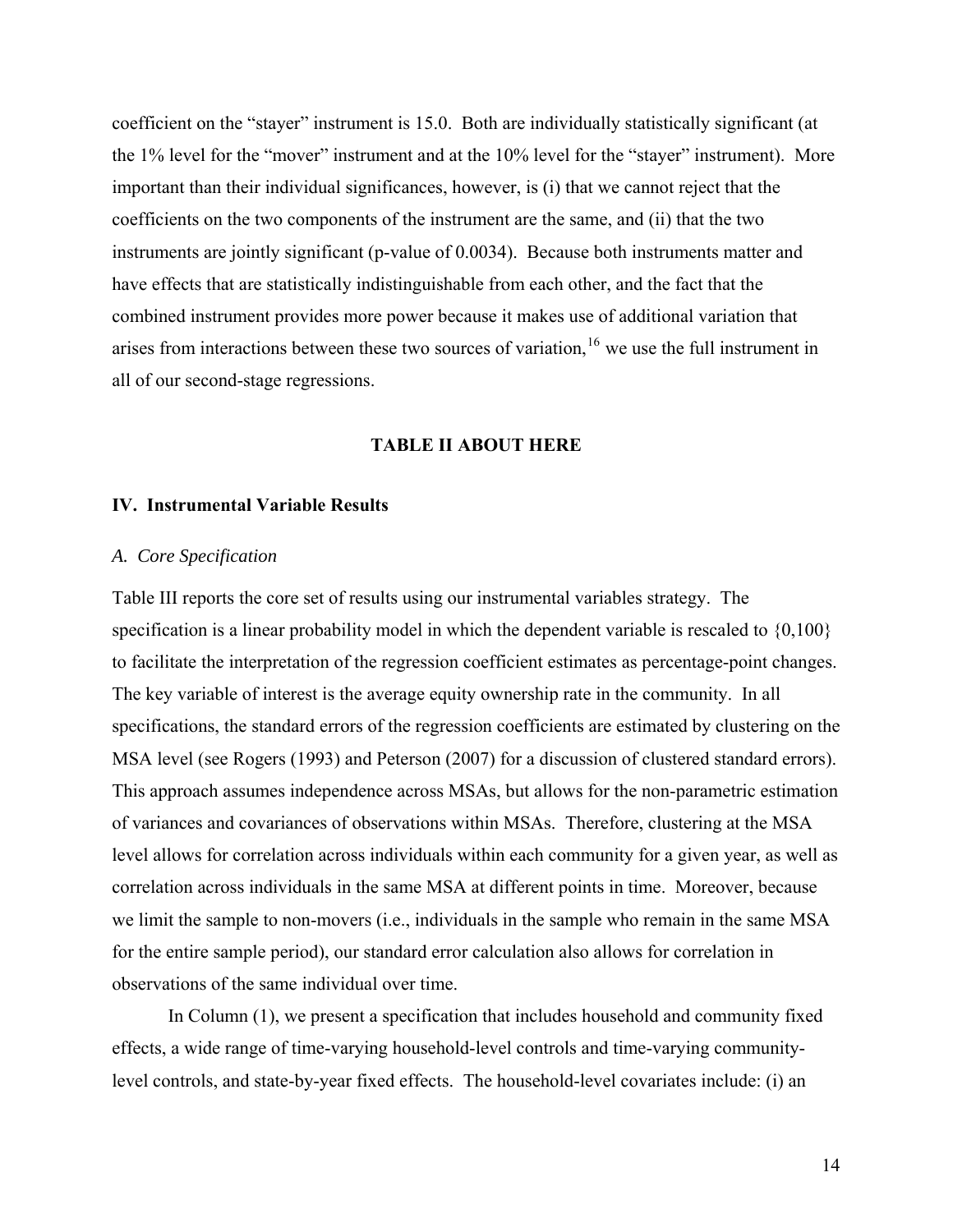indicator variable for each percentile of the non-capital income distribution as measured each year, for a total of 99 variables (the  $50<sup>th</sup>$  percentile is the omitted category, (ii) an indicator variable for each possible age through age 106 (the oldest in our sample), with age 40 as the omitted category, (iii) indicator variables for gender interacted with filing status (single male, single female, male head of household, female head of household), and (iv) numerous other items from the tax return, including dummies for whether the household claims a mortgage interest deduction, self-employment, reporting supplemental income on schedule E, contributions made to tax-qualified defined contribution plans, as well as the number of dependents.

Our broad set of time-varying community-level controls includes community-level averages of all of the individual-level controls for income, age, filing status, and so on.<sup>[17](#page-30-1)</sup> In addition, we use 1980, 1990, and 2000 Census data to compute community-specific time trends for a host of variables, including the distribution of completed education in the community (e.g., fraction of community that completed grades 0-8, 9-11, high school, some college, and college graduates), the distribution of community residents by race and ethnicity (e.g., the fraction of Hispanics, Blacks, Indians, Asians, and other groups in the MSA), and distributions across 13 occupation classifications, 11 industry classifications, and 6 sector classifications (e.g., state and local government, private sector). We also include trends in the median home value in a community to capture community-specific economic conditions, as well as non-linear controls for the MSA population each year.

In recognition of the empirical evidence that both professional money managers and individual investors tend disproportionately to invest in stocks of the companies headquartered in their local communities (Coval and Moskowitz (1999, 2001), Ivković and Weisbenner (2005), and Massa and Simonov (2006)), the specification also includes a large set of covariates characterizing locally-headquartered publicly-traded firms. Specifically, we include an indicator whether there are publicly-traded firms headquartered within the community, the fraction of total U.S. market value represented by these local firms, the value weighted rate of return of local firms, the fraction of local firms that were in the top ten percent of nation-wide performers that year, the fraction of local firms that pay dividends, and the fraction of the population employed by these local firms.

 Finally, over the sample period from 1987 to 1996, the participation rate in the stock market has increased. To account for this, we also include state-by-year effects in the regression.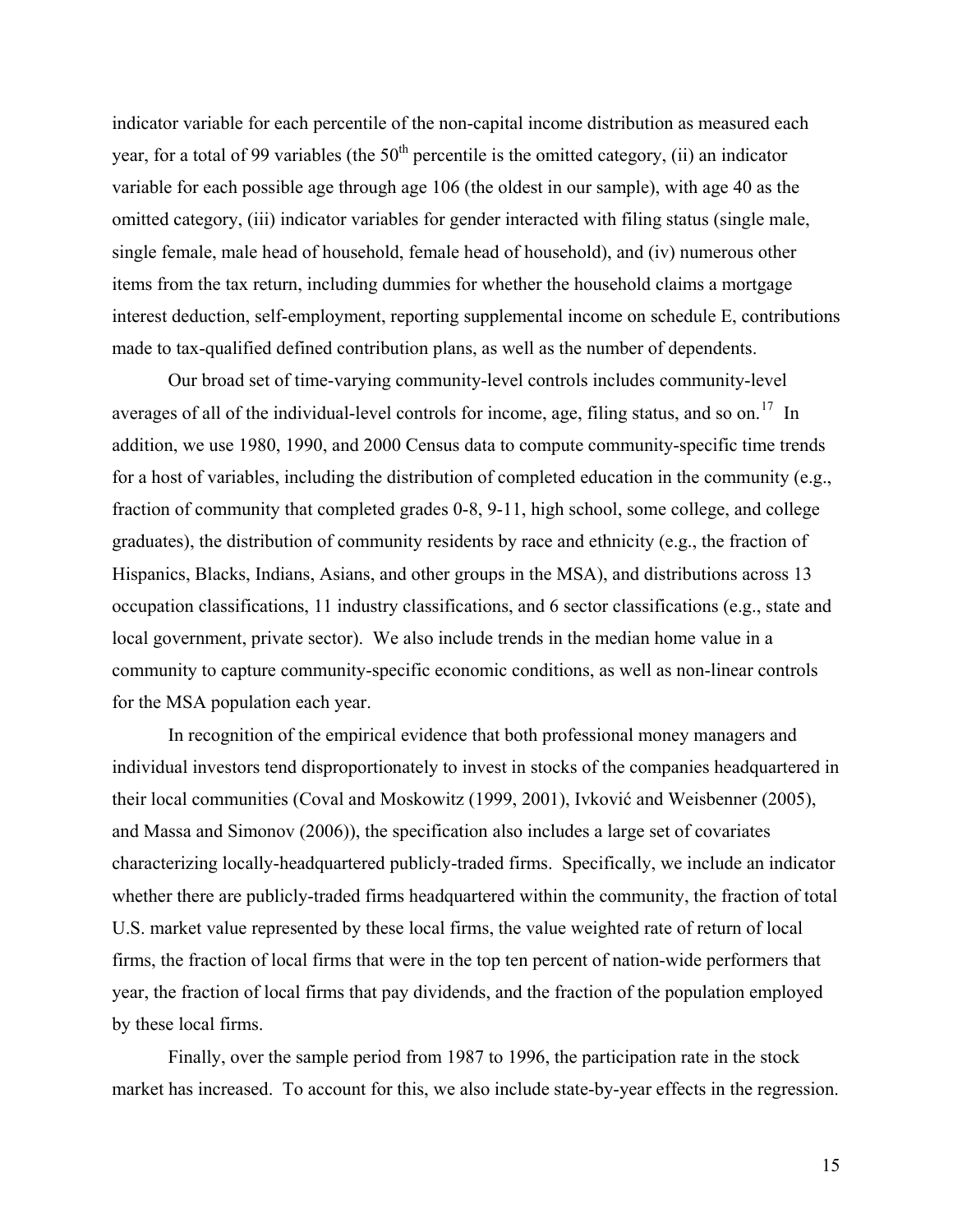This ensures that our results are not driven by differential rates of change in stock-market participation across states, or, for that matter, any other unobservable time-varying factor that differs across states. In other words, the inclusion of state-by-year effects means that we are no longer using any state-by-year variation in any variable to identify our key effect of interest. Thus, if there are state-level differential trends or shocks in economic variables, such as a state being hit particularly hard by a recession or a changing tax policy, or even in social norms, such as a state becoming increasingly conservative, these factors will now be controlled for.

### **TABLE III ABOUT HERE**

### *B. Core Result*

Of central importance to this paper is the coefficient on the equity ownership within the community, presented in Column  $(1)$ .<sup>[18](#page-30-1)</sup> The coefficient of 41.8 in this comprehensive specification is highly statistically significant. This coefficient suggests that a ten percentagepoint increase in the ownership of one's community, which roughly corresponds to a move from the  $25<sup>th</sup>$  to the 75<sup>th</sup> percentile of the community ownership distribution, increases the probability that one will invest in stocks by 4.2 percentage points.

 This result is identified from lagged changes in the average ownership of the birth states of one's non-native neighbors that are correlated with one's own changes in ownership through changes in the ownership of one's community. It is not identified from *all* lagged changes in the instrument, but only from those that are orthogonal to the individual and community controls which account for any time variation in the economic status and composition of the community, including any unobservable factors that vary over time at the state level. Also, as discussed earlier, because we restrict our sample to native individuals and instrument for the ownership of their community with the average birth-state ownership of their non-native neighbors, we are ensuring that the regression result cannot be contaminated by an individual and his community members sharing the same background (i.e., the same birth state).

 In this comprehensive specification, the remaining correlation between community ownership and individual ownership must be caused by one of only two remaining explanations. The first is that there truly are causal word-of-mouth community effects. The second is that, even after our very broad set of controls, there are still some unobserved time-varying factors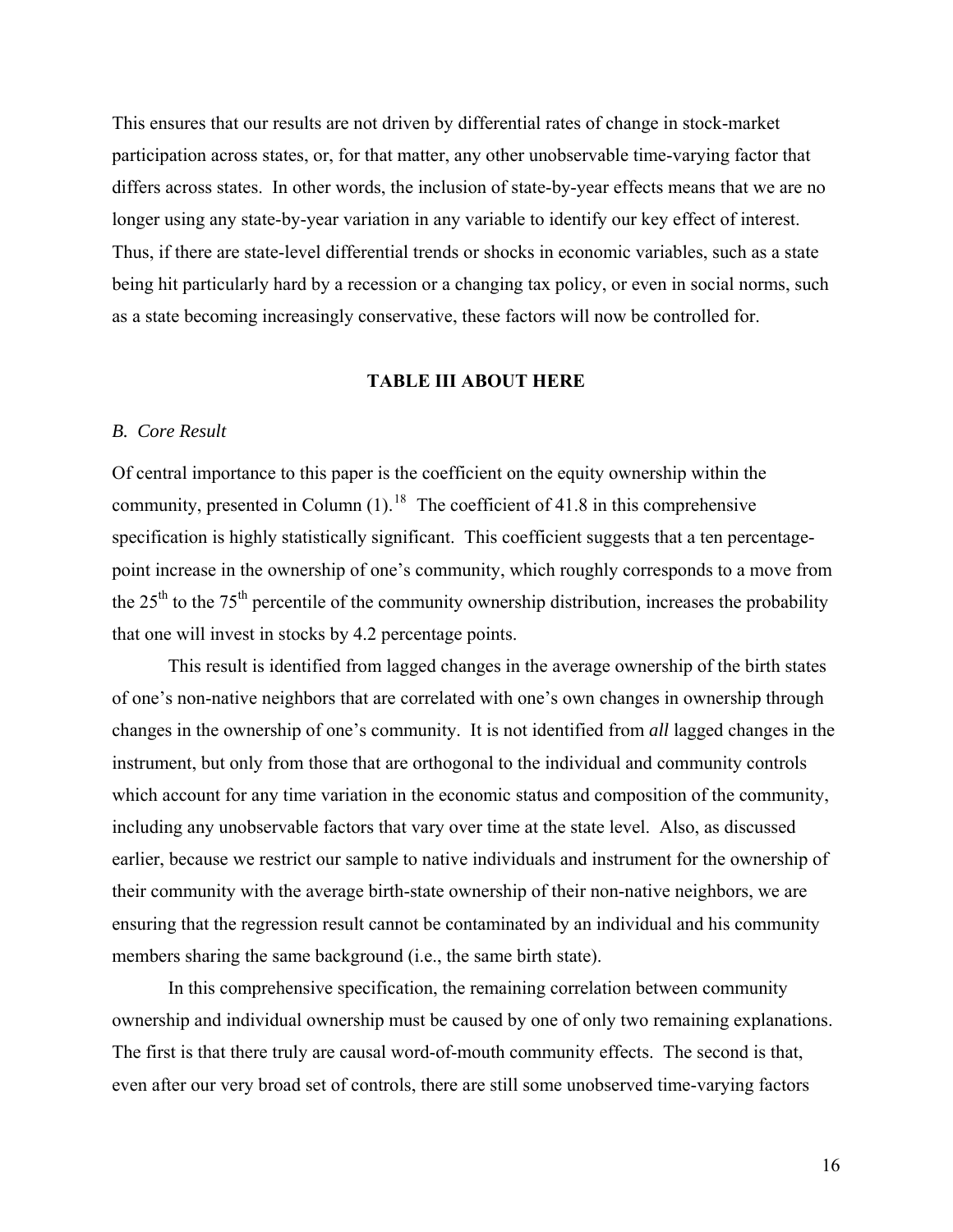that are correlated with changes in the lagged instrument as well as changes in individual ownership. For example, suppose that there are two types of communities—red and blue—and that people from red communities tend to move to other red communities, whereas people from blue communities tend to move to other blue communities. Now suppose that there is some change in the information set (e.g., the election of a new President, appointment of a new Federal Reserve Chairman, or some macroeconomic trend) that leads people from blue communities to decide that this is a good time to start investing in equities, whereas people in red communities interpret the change as suggesting that it is not a good time to start investing in equities. Because a person residing in a blue community is more likely to have neighbors who have moved there from other blue communities, it is possible that the correlation could be driven by a common reaction to this new information, rather than word-of-mouth effects.

Most of these alternative explanations are already ruled out by the specification presented in Column (1) of Table III. For example, the correlated response must have a trend component to it (rather than be a simultaneous change in behavior) because our instrument is lagged by one year. Furthermore, the correlated response must occur at the community level, and not the state level, because our state-by-year indicators already absorb the latter effects. Given this, we consider the simple word-of-mouth effect to be much more likely to explain our results than the "correlated-response" hypothesis. Nonetheless, to rule out this final competing hypothesis even more completely, we consider one additional specification.

### *C. Interaction of Community Effect with "Sociability"*

To provide additional evidence that our finding is driven by word-of-mouth effects, we use the insight that a word-of-mouth channel is likely to be stronger in those communities in which individuals are more likely to interact socially with their neighbors. In contrast, other explanations for the correlation between community and individual equity ownership—including the correlated response hypothesis—should not vary with the sociability of a community. Thus, a positive coefficient on the interaction of sociability and community ownership would provide further evidence that the community effect is caused by word-of-mouth effects.

To create measures of community sociability, we take advantage of the DDB Life Style data, which covers the period from 1975 to 1998 and has been used most notably by Putnam (2000) in his well-known study of the decline in social capital in the U.S.<sup>[19](#page-30-1)</sup> One of the questions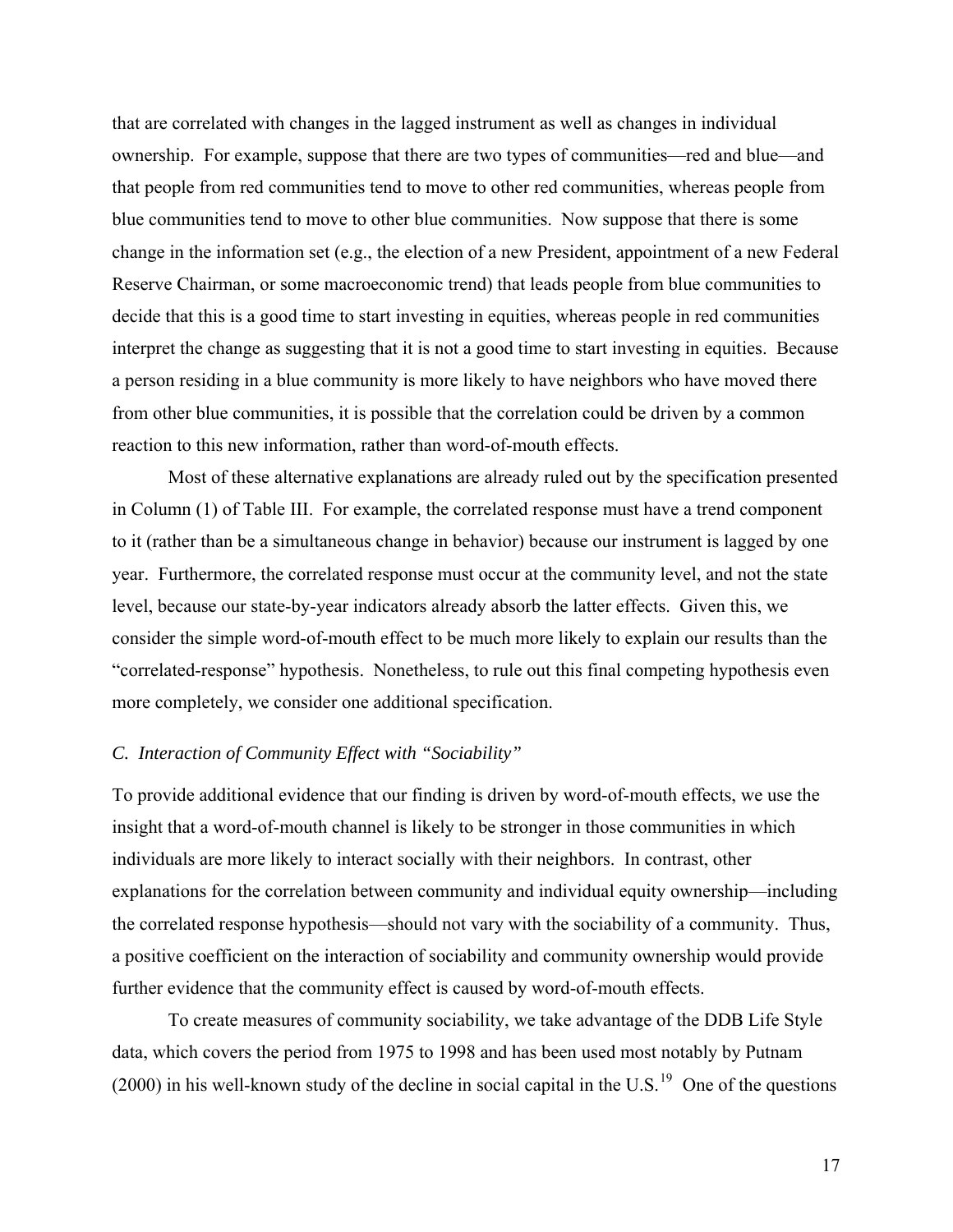asked in this survey is particularly suited for our purposes of understanding whether individuals are likely to share information about consumption and investment decisions with their neighbors. Specifically, respondents are asked to rank their agreement with the statement "My friends and neighbors often come to me for advice about products and brands" on a 6-point scale ranging from  $1 =$  "definitely disagree" to  $6 =$  "definitely agree." Each response in the survey is characterized by the community to which it belongs, the year in which the survey was completed, and its sampling weight.

This enables us to create, for each community and each year, the weighted average of respondents' perceptions of their inclination to seek out advice regarding brands and products. We normalize the variable by rescaling it to the unit interval, thus assigning a 0 to "definitely" disagree" and 1 to "definitely agree" for each observation. By averaging across observations in a given community for a given year, we develop a time-varying measure of "sociability" for each community. The key feature of this measure of "sociability" is that it is not systematically correlated with other observable characteristics of the community. Specifically, regression analysis indicates that community-level economic and demographic characteristics (the same community controls employed in our regressions of stock ownership) do not explain communitylevel sociability (the *p*-value of this regression is only 0.24).

In Column (2) of Table III, we present the results of a regression specification in which we interact our instrumented measure of community ownership with the sociability measure. The sample size drops to 304,107 because this question was not collected in 1990, and was missing for a small number of MSAs in other years. The key result from this regression specification is that the interaction term is large and statistically significant (47.3, significant at the 10% level), suggesting that in more sociable communities a higher level of community ownership leads to greater individual ownership. These results are strongly consistent with a "word-of-mouth" community effect and are not easily explained by alternative stories about correlated shocks to information sets.

These results provide stronger identification of community effects in stock market participation than the previous literature. The results are consistent with causal word-of-mouth effects and inconsistent with every major alternative hypothesis. To summarize, the inclusion of individual fixed effects rules out alternative hypotheses relying on time-invariant characteristics, be they observable, such as gender, or unobservable, such as individuals' average risk aversions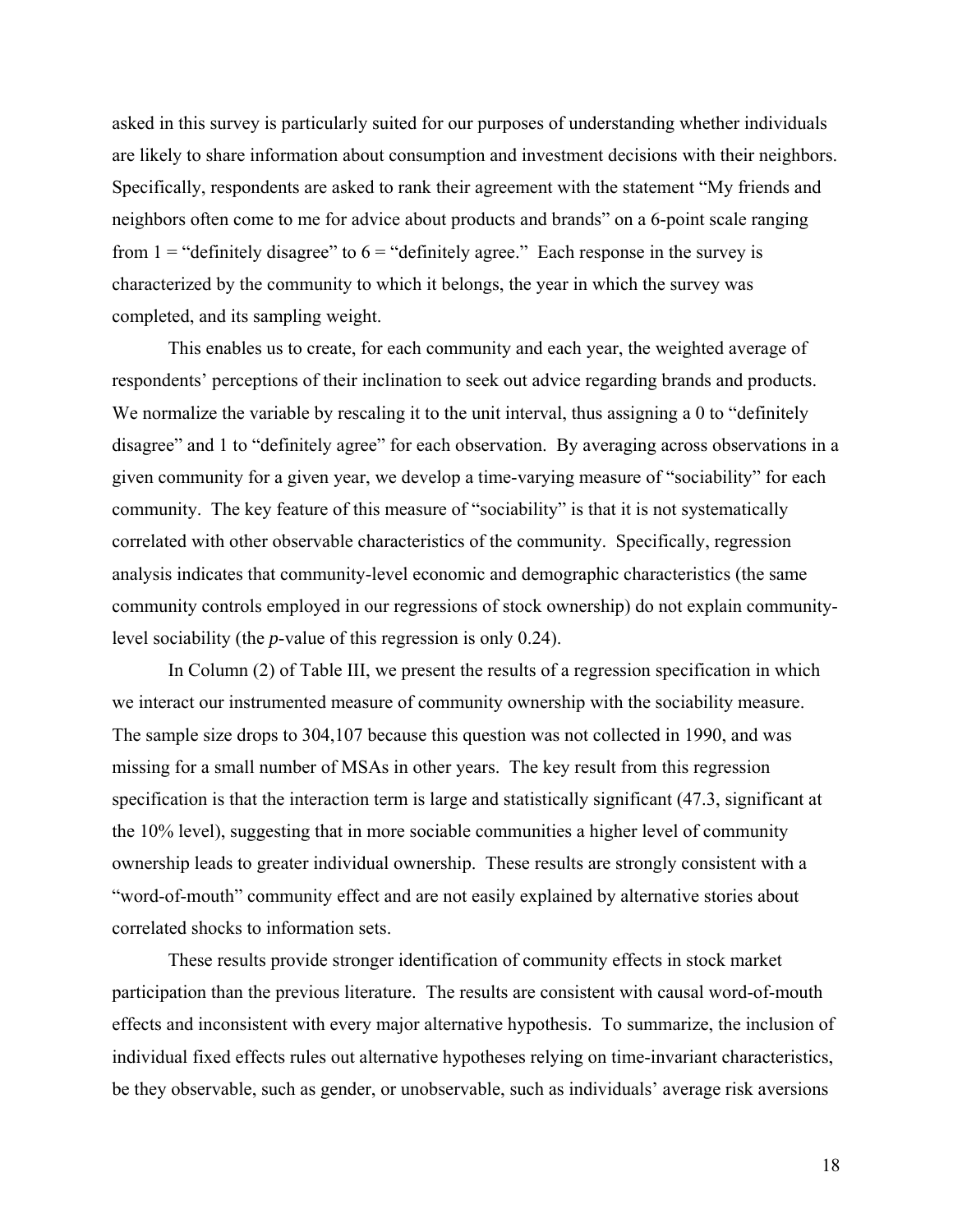over the sample period. By restricting the sample to non-movers, the individual fixed effects also operate as community effects, thus controlling for time-invariant community differences such as fixed social norms or the presence of educational or financial institutions. The instrumental variables approach ensures that the correlation is not driven simply by the community sharing a common response to the arrival of new information or institutions in the community such as the arrival of a new broker in town or increased local news coverage of the stock market. The use of a lagged value of the instrument further rules out contemporaneous correlations across similar communities that might be driven by events such as national coverage of a financial event or other relevant news. Further, because we restrict our sample to "native" individuals and instrument for the ownership of their community with the average birth-state ownership of their "non-native" neighbors, we are ensuring that the regression results obtained cannot be contaminated by an individual and his community members sharing the same background (i.e., birth state).

 Thus, any alternative explanation for the results must explain not only the correlation in levels of ownership and the correlation in *changes* in individual and community ownership, but also the correlation between the *t*−1 change in the ownership in the neighbors' birth states and the time *t* change in ownership in the current community. One such story that might pass these hurdles is that communities are changing over time, and that a city with a rapidly growing technology industry, for example, might draw new residents from communities in other states that also have rapidly growing technology industries, and that our regression results are merely picking up these similarities. However, we rule out this and similar stories by controlling, among others, for a large number of time-varying individual and community-level characteristics that capture the changes in the economic and social environment, such as levels of education, racial and ethnic mix, the composition of occupation, employment sector, a broad set of characteristics of publicly-traded firms in the community, and median home prices. We also include state-by-year fixed effects to control for both observable and unobservable time-varying characteristics across states. Finally, to provide evidence that the effect is driven by social interaction, rather than by some unobserved correlated shock, we show that this community effect operates primarily through its interaction with an independent measure of the community's sociability (in particular, the community's willingness to ask neighbors for advice).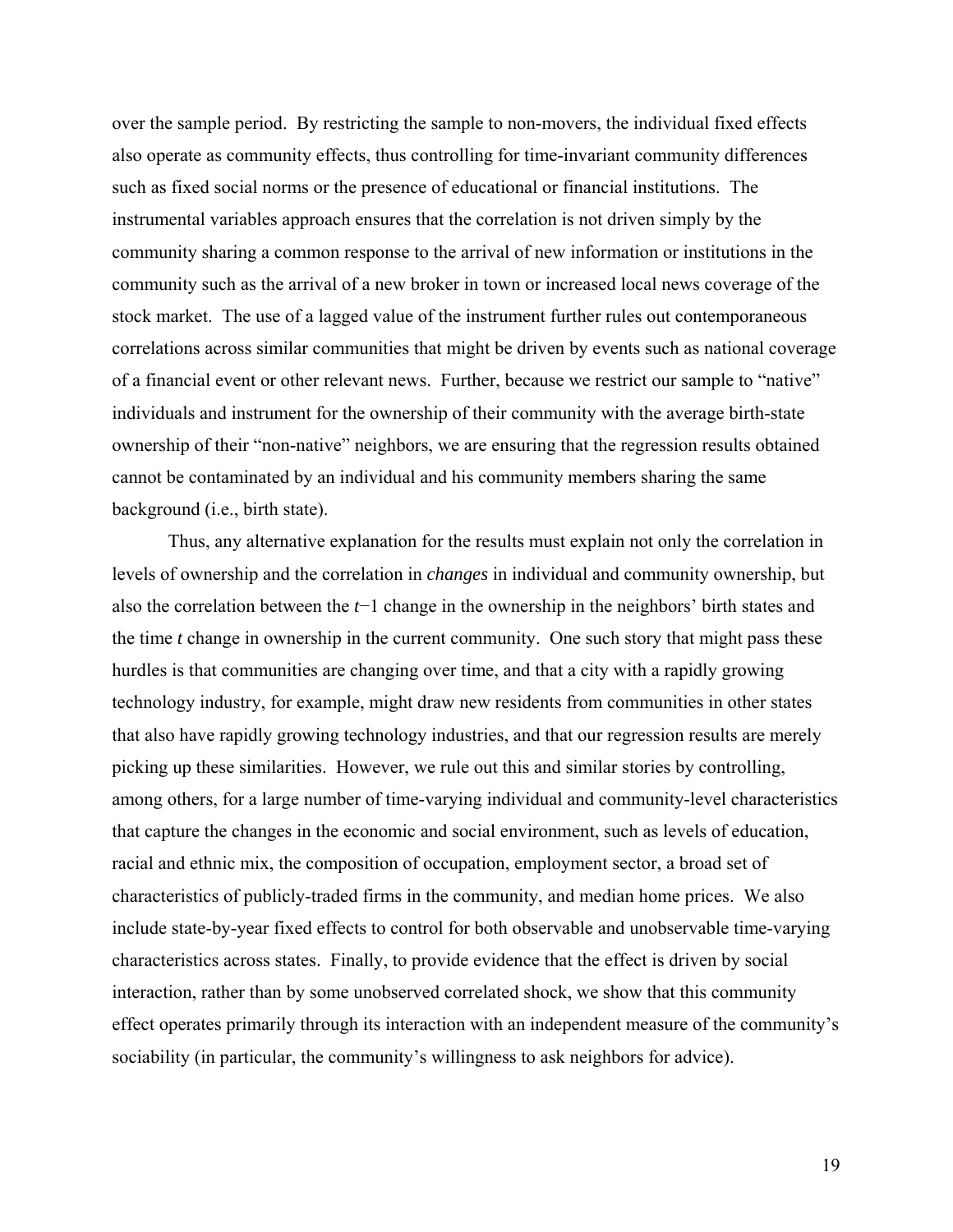In short, our results provide robust evidence of an economically and statistically significant relation between community and individual ownership that cannot be easily explained by plausible alternative hypotheses. Thus, the most likely explanation for the observed result is a causal one: word-of-mouth communication with friends, co-workers, and neighbors directly influence individuals' correlated decisions to participate in the stock market.

### *D. Economic Significance*

Our key result suggests that a ten percentage-point increase in the share of an individual's community that owns stock, which roughly corresponds to a move from the  $25<sup>th</sup>$  to the  $75<sup>th</sup>$ percentile of the community ownership distribution, makes the individual four percentage points more likely to own stock. To assess whether this change is economically meaningful, we compare it to the effect of one particularly influential set of individuals—one's parents. Because this tax panel data tracks dependents, it is possible to construct a "parent-child" data set for a very limited subset of our data. Of course, this sub-sample of the data is far from representative. For example, because the children had to be claimed as dependents on their parent's return within our sample before starting to file their own return, the sample of children consists primarily of very young adults (typically in their twenties), and we typically observe them filing their own return only for 2-3 years on average. Whereas we hesitate to use this parent-child subsample for any primary analysis, it does provide a valuable benchmark for comparing our "community effect" results. Specifically, we run a regression of children's stock market participation against the participation of their parents. The inclusion of individual fixed effects in the regression implies that we are identifying the effect of parents solely from *changes* in the stock market participation rate of one's parents. We follow this approach to be able to make a meaningful comparison to the effect of a *change* in the average participation rate of one's community. We find that, in a given year, if one's parents switch from not participating to participating in the stock market, one's own stock market participation probability increases by 3.6 percentage points. Thus, one way to interpret the magnitude of the community effect is that a 10 percentage-point increase in the fraction of one's community that owns stock has an effect that is comparable to the effect of a change in the participation decision of one's own parents.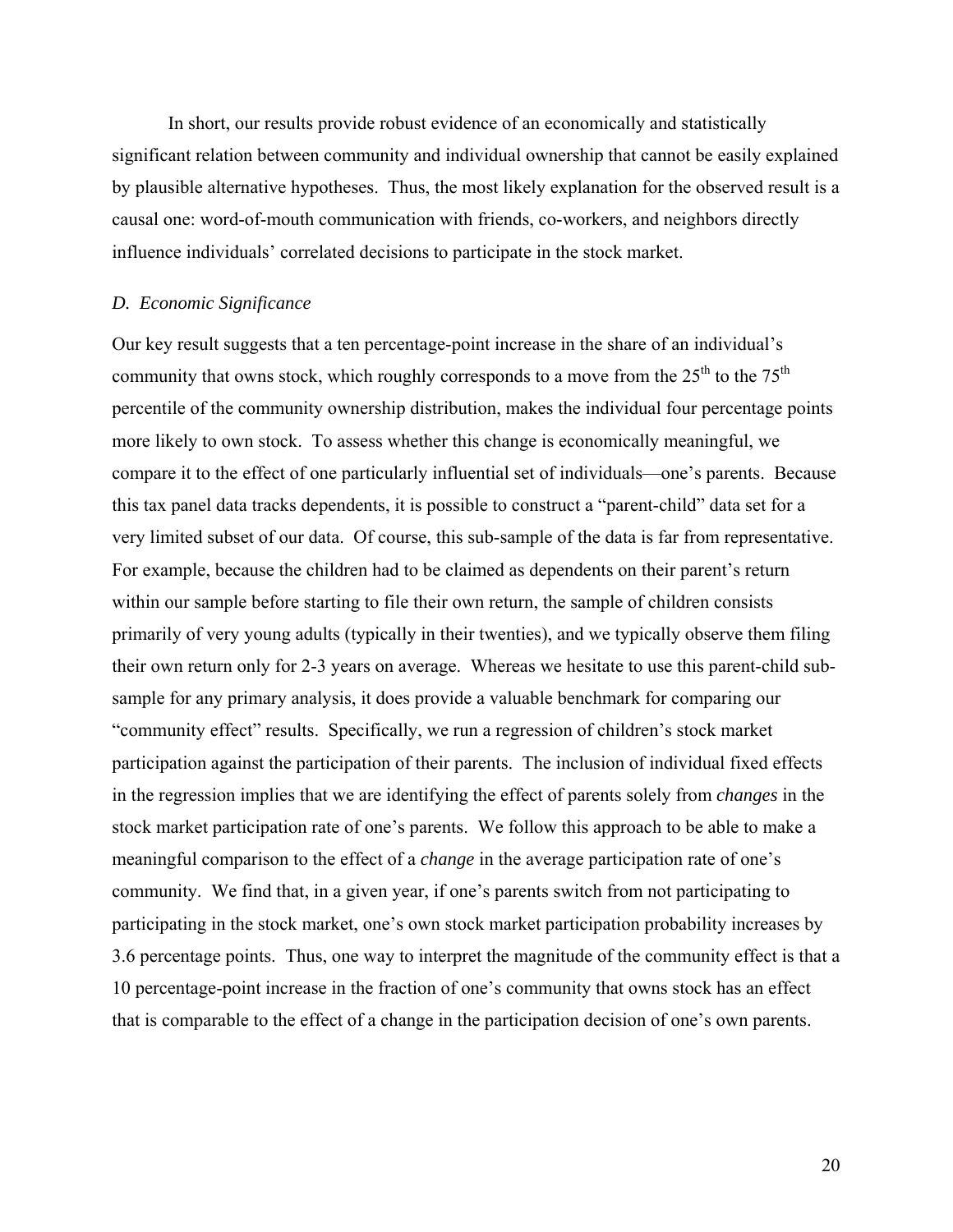### **V. Conclusion**

A growing literature has been focusing on trying to establish causal community effects, or peer effects, in a wide variety of settings. In general, econometrically identifying such effects is challenging because individuals are not randomly assigned to communities and it is difficult to adequately account for unobservable characteristics that may cause a spurious correlation between individual and community behavior.

 This paper provides evidence of causal community effects in the context of stock-market participation, an economic behavior that has very important implications for individual welfare and numerous public policy outcomes. Using an instrumental variables strategy that employs variation in the stock ownership in the states in which one's "non-native" neighbors lived at the time they applied for their Social Security numbers (which is generally the state in which they were born), combined with individual and community fixed effects, time-varying individual and community characteristics, and state-by-year effects, we demonstrate that a ten percentage-point increase in community stock ownership makes an individual approximately four percentage points more likely to participate in the stock market. For perspective, this magnitude is comparable to the effect of one's parents switching from not participating in the stock market to becoming stock-market participants upon one's own equity ownership decision. Consistent with a "word-of-mouth" interpretation, we find that this community effect is stronger in more "sociable" communities.

 One ramification of these findings is that there may be "externalities" to policies that promote stock ownership, either directly (e.g., the introduction of personal accounts in Social Security) or indirectly (e.g., financial education). Our results suggest that an initial increase in the average stock ownership level in a community may have a "multiplier" effect, making it more likely that other individuals will also begin participating.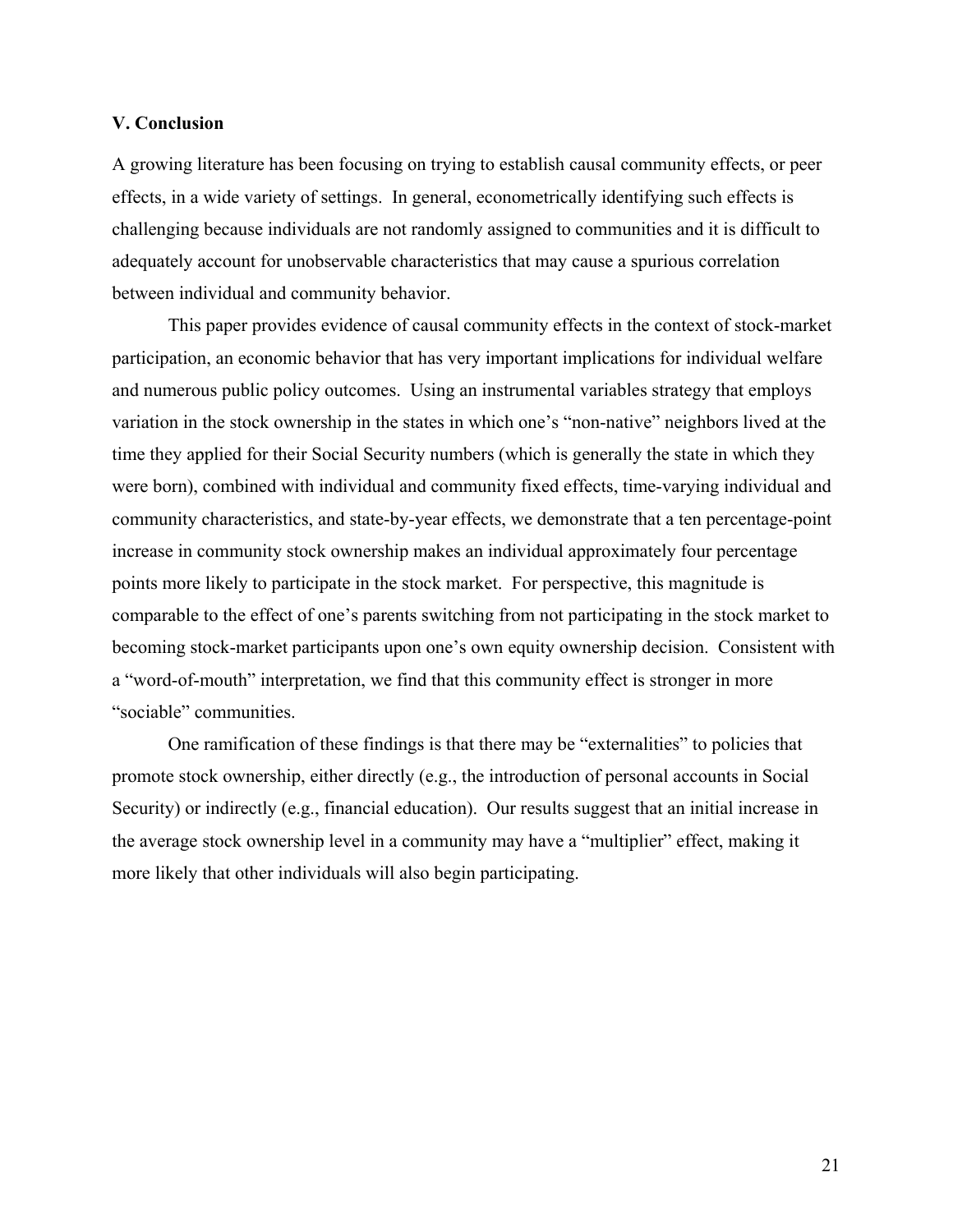### **References**

- Abel, Andrew B., 2001, The effects of investing Social Security funds in the stock market when fixed costs prevent some households from holding stocks, *American Economic Review* 91, 128-148.
- Aizcorbe, Ana, Arthur Kennickell, and Kevin Moore, 2003, Recent changes in U.S. family finances: Evidence from the 1998 and 2001 Survey of Consumer Finances, *Federal Reserve Bulletin* 90, 1-32.
- Amromin, Gene, and Paul Smith, 2003, What explains early withdrawals from retirement accounts? Evidence from a panel of taxpayers, *National Tax Journal* 56, 595-612.
- Banerjee, A., 1992, A simple model of herd behavior, *Quarterly Journal of Economics* 107, 797- 817.
- Bernheim, Douglas B., 1994, A theory of conformity, *Journal of Political Economy* 102, 841- 877.
- Brav, Alon, George M. Constantinides, and Christopher C. Geczy, 2002, Asset pricing with heterogeneous consumers and limited participation: Empirical evidence, *Journal of Political Economy* 110, 793-824.
- Campbell, John Y., and John H. Cochrane, 1999, By force of habit: A consumption-based explanation of aggregate stock market behavior, *Journal of Political Economy* 110, 205- 251.
- Coval, Joshua D., and Tobias J. Moskowitz, 1999, Home bias at home: Local equity preference in domestic portfolios, *The Journal of Finance* 54, 1-39.
- Coval, Joshua D., and Tobias J. Moskowitz, 2001, The geography of investment: Informed trading and asset prices, *Journal of Political Economy* 109, 811-841.
- DeMarzo, Peter M., Ron Kaniel, and Ilan Kremer, 2004, Diversification as a public good: Community effects in portfolio choice, *The Journal of Finance* 59, 1677-1715.
- Desai, Mihir A., Dhammika Dharmapala, and Winnie Fung, 2007, Taxation and the evolution of aggregate corporate ownership concentration, in Alan Auerbach, James R. Hines Jr., and Joel Slemrod, eds.: *Taxing Corporate Income in the 21st Century* (Cambridge University Press).
- Diamond, Peter, and John Geanakoplos, 2003, Social Security investment in equities, *The American Economic Review* 93, 1047-1974.
- Ellison, Glenn, and Drew Fudenberg, 1993, Rules of thumb for social learning, *Journal of Political Economy* 101, 612-643.
- Ellison, Glenn, and Drew Fudenberg, 1995, Word of mouth communication and social learning, *Quarterly Journal of Economics* 110, 93-125.
- Feng, Lei, and M. Seasholes, 2004, Correlated trading and location, *The Journal of Finance* 59, 2117-2144.
- Gruber, Jonathan, 2005, Religious market structure, religious participation, and outcomes: Is religion good for you?, NBER Working Paper No. 11377.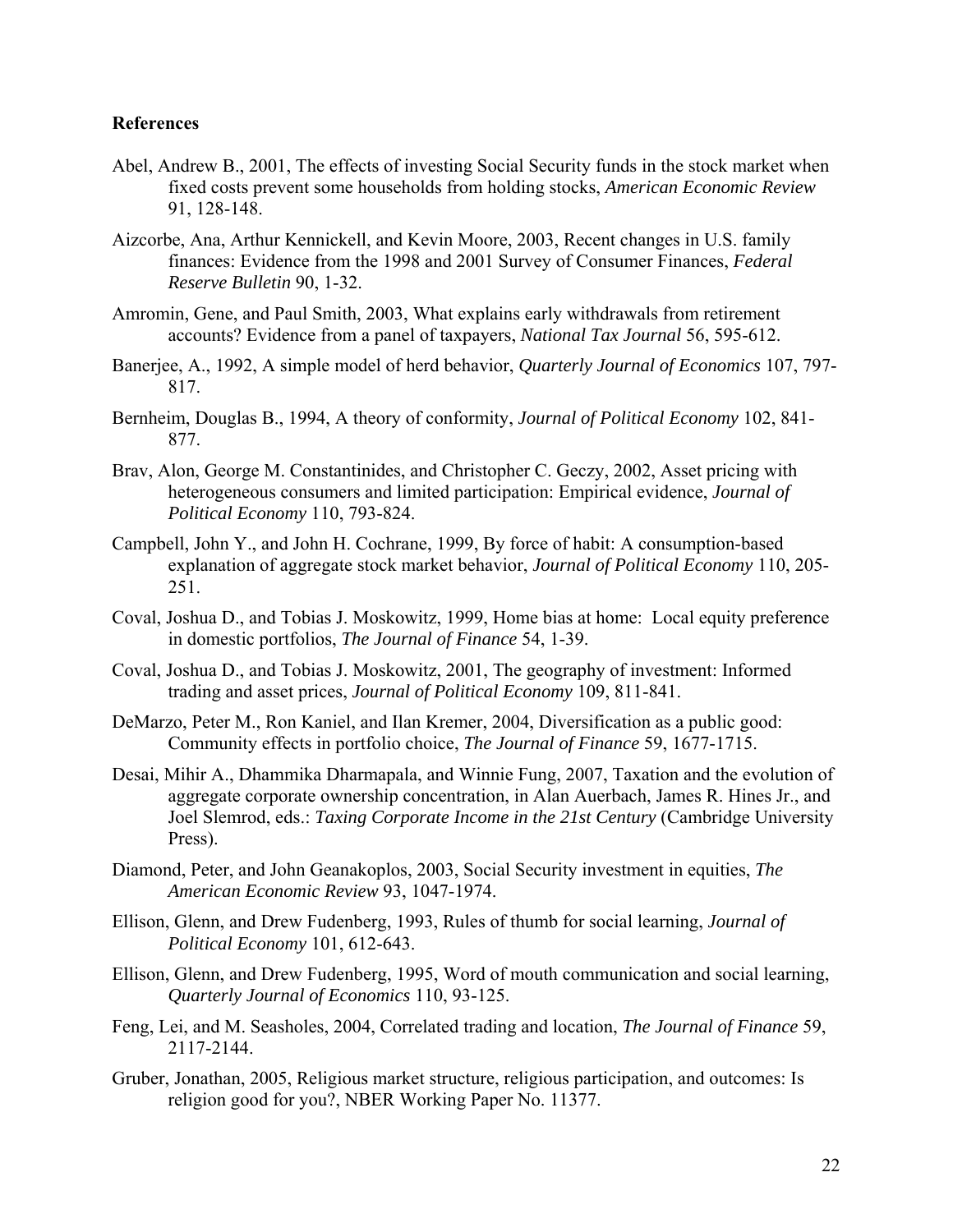- Guiso, Luigi, Paola Sapienza, and Luigi Zingales, 2004, The role of social capital in financial development, *American Economic Review* 94, 526-556.
- Heaton, John, and Deborah Lucas, 2000, Stock prices and fundamentals, *NBER Macroeconomics Annual 1999* (Volume 14), 213-242 (MIT Press).
- Hong, Harrison, Jeffrey D. Kubik, and Jeremy C. Stein, 2004, Social interaction and stockmarket participation, *The Journal of Finance* 59, 137-163.
- Hoxby, Caroline, 2002, The power of peers: How does the makeup of a classroom influence achievement, *Education Next* No. 2..
- Ivković, Zoran, and Scott Weisbenner, 2005, Local does as local is: Information content of the geography of individual investors' common stock investments, *The Journal of Finance* 60, 267-306.
- John Hancock Financial Services, 2004, The ninth defined contribution plan survey, www.jhancock.com, Newsroom, May 24, 2004.
- Mankiw, N. Gregory, and Stephen P. Zeldes, 1991, The consumption of stockholders and nonstockholders, *Journal of Financial Economics* 29, 97-112.
- Manski, Charles F., 1993, Identification of exogenous social effects: The reflection problem, *Review of Economic Studies* 60, 531-542
- Manski, Charles F., 1995, *Identification problems in the social sciences* (Harvard University Press).
- Massa, Massimo, and Andrei Simonov, 2006, Hedging, familiarity and portfolio choice, *Review of Financial Studies* 19, 633-685.
- Means, Gardiner C., 1930, The diffusion of stock ownership in the United States, *Quarterly Journal of Economics* 44, 561-600.
- Peterson, Mitchell A., 2007, Estimating standard errors in finance panel data sets: Comparing approaches, Working paper, Northwestern University.
- Putnam, Robert D., 2000, *Bowling alone: The collapse and revival of American community* (New York: Simon & Schuster).
- Rogers, William, 1993, Regression standard errors in clustered samples, *Stata Technical Bulletin*  13, 19-23.
- Sacerdote, Bruce, 2001, Peer effects with random assignments: Results for Dartmouth roommates, *Quarterly Journal of Economics* 96, 681-704.
- Staiger, Douglas, and James H. Stock, 1997, Instrumental variables regression with weak instruments, *Econometrica* 65, 557-586.
- Vissing-Jorgensen, Annette, 1999, Limited stock market Participation and the equity premium puzzle, Working paper, University of Chicago.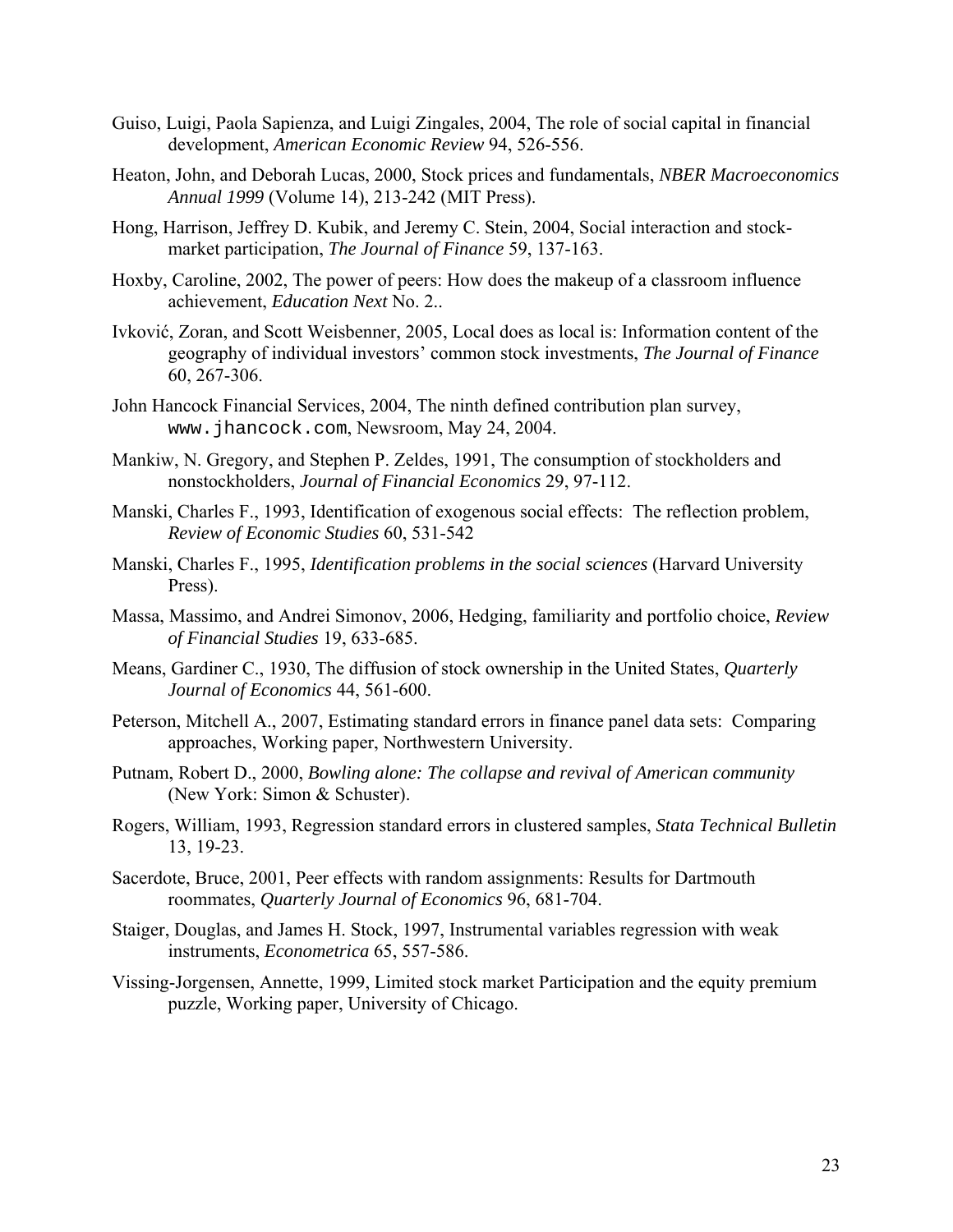<sup>3</sup> Throughout the paper, terms such as "state of birth" or "birth state" refer to the state in which an individual resided when they applied for a Social Security number.

<sup>4</sup> The panel was developed as a joint effort between the Treasury Department's Office of Tax Analysis and the IRS's Statistics of Income division. The panel uses confidential records and is not publicly available.

 $5$  Low-income households are not required to file returns, but many do so to claim a refund of over-withholding or a refundable tax credit such as the EITC. In 1987, the filing threshold ranged from \$4,400 to \$10,000, depending on age and filing status.

 $6$  We use appropriate sampling weights when reporting all tabulations and descriptive statistics.

 $\overline{a}$ 

<sup>7</sup> Further details on the construction of the tax data are available in Amromin and Smith (2003).

<sup>8</sup> As a result of this sampling methodology, our sample is not subject to sample attrition bias that sometimes afflicts panel studies using survey data. However, there is attrition from the *population* of tax filers. It occurs when a filer's income drops below the filing threshold. This source of attrition is non-random—older and lower-income workers are more likely to drop out of the filing population than middle-aged, higher-income workers. Using data from the Survey of Consumer Finances, though, we find that the fraction of non-filers who own equities in a non-retirement account is only 2-4% over the period from 1989 to 1998.

 $9^9$  One of the authors of this study, Paul Smith, was on the staff of the Office of Tax Analysis (OTA) during most of this project. We are grateful to other OTA staff members for their assistance.

 $10$  One consequence of this definition, useful in our empirical work, is that individual fixed effects for the non-mover sample will also control for MSA fixed effects.

<sup>11</sup> This practice dates back at least as far as the Means (1930) study of diffusion of stock ownership. For a much more recent example, see Desai, Dharmapala, and Fung (2007).

 $12$  We also find that including capital gains realizations along with dividends in our proxy for stock ownership does not significantly alter this correlation (correlation of actual equity ownership is 0.623 with our "report dividends on tax return" measure and 0.628 with our "report dividends or capital gains" measure). Thus, adding capital gains does not improve the correlation of the proxy with actual equity ownership and adds measurement error, as realizing capital gains on several assets (such as real estate) does not imply equity ownership.

<sup>13</sup> There are 337 MSAs in the United States. We match individuals to their MSA based on the zip code from their tax return. For the small fraction of the population, primarily those in rural areas, who live outside of a formal MSA, we assign the individual to the closest MSA as measured by the mileage from the center of the individual's zip code to the nearest MSA (calculated using the latitude and longitude of each).

<sup>1</sup> For example, John Hancock Financial Services (2004) finds that nearly one-half of defined contribution plan participants report that they have little or no investment knowledge and fewer than 20% consider themselves relatively knowledgeable. Moreover, many respondents think that employer stock is less risky than a stock fund.

 $2^2$  These figures are based on authors' tabulations from the 2001 Survey of Consumer Finances and are consistent with Aizcorbe, Kennickell, and Moore (2003).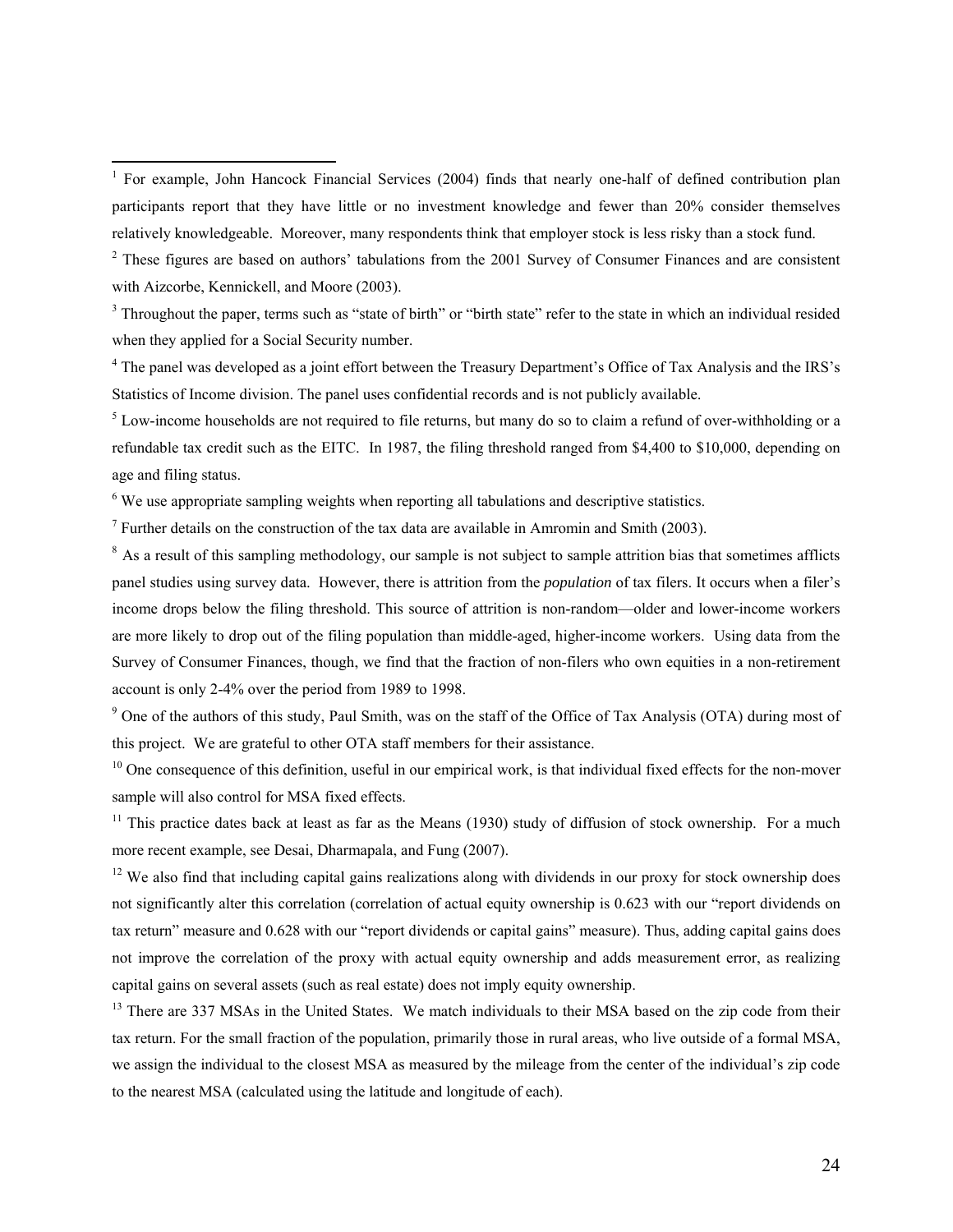<sup>14</sup> The same restriction would apply if B's Social Security number had been issued in Illinois (rather than Missouri) because Illinois also overlaps with the St. Louis MSA.

<sup>15</sup> Because our instrument is lagged by one year, observations from 1987, the first year of our sample, are dropped from the regression and thus the number of person-year observations of "native" individuals is 353,281 (rather than 398,585 for the full sample).

 $16$  A regression of the combined instrument on the two separate instruments has an R-squared of 0.92, suggesting that the interactions account for approximately 8 percent of the total variation.

 $17$  For age and income, rather than including community level dummy variables for each point in the distribution, we include a quadratic specification of the community averages.

 $18$  Although not the central focus of the paper, stock ownership is related to other variables in intuitive ways (e.g., the probability of ownership is rising with income, age, and with the various proxies for household wealth that are available on the tax return).

<sup>19</sup> The DDB Life Style data are made available through the generosity of DDB Worldwide of Chicago, Illinois, who retains appropriate rights, including copyright, on these data, while allowing fair use for scholarly and academic research.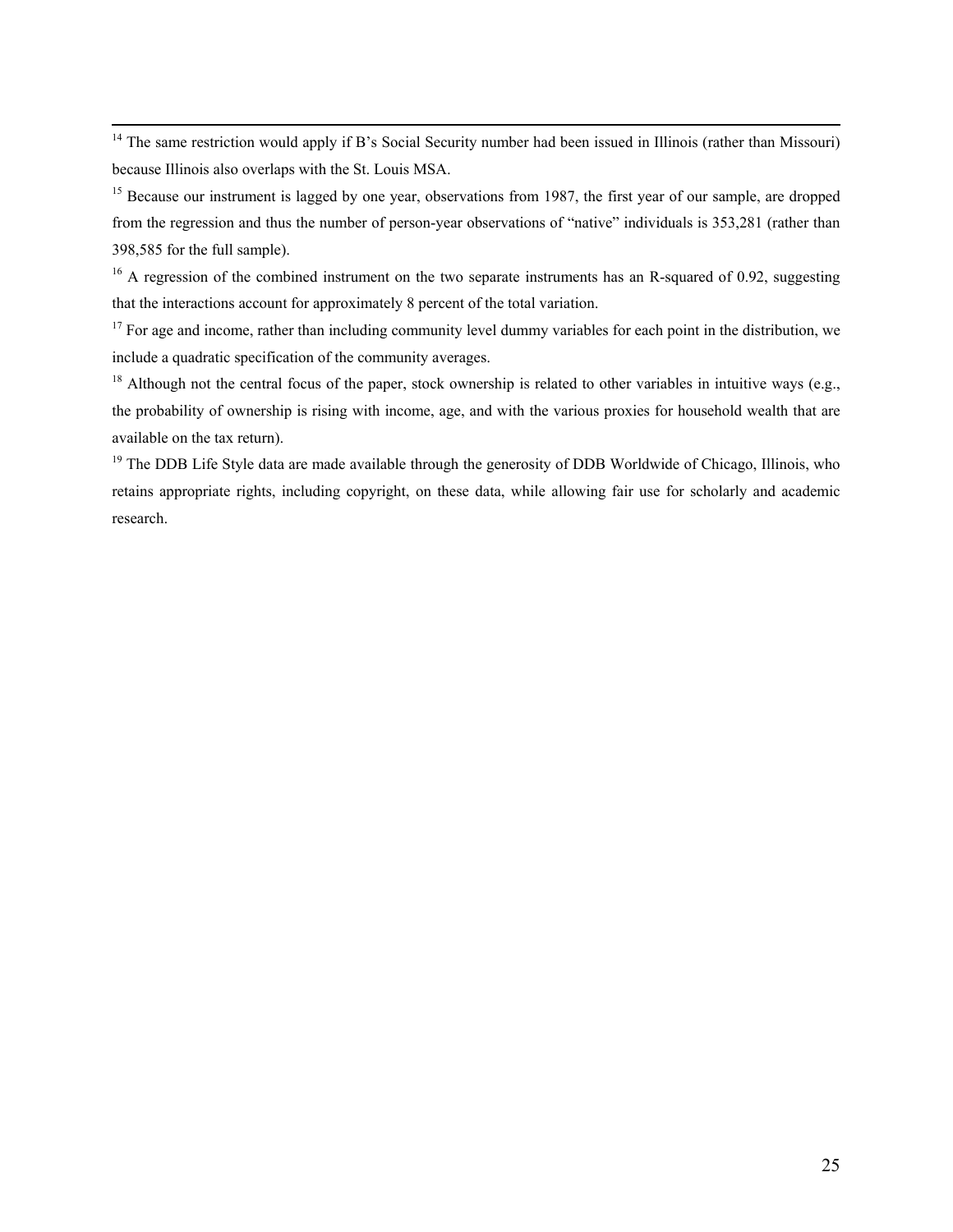# **Table I Summary Statistics for the 1987-1996 Pooled Sample**

Statistics are based on a panel of tax returns 1987-1996 and are weighted by population weights. Community is defined as Metropolitan Statistical Area (MSA). "Birth" state refers to the state in which individuals lived when they applied for their Social Security numbers (generally the state in which they were born). "Non-native" community members are those whose Social Security numbers were issued in states that do not overlap with their current community. Panel A focuses on equity ownership (as proxied by reporting dividends on tax returns for the year). Panel B focuses on the remaining individual characteristics our specifications employ in subsequent analyses.

|                                                                               | Panel A: Equity Ownership Summary Statistics |      |                  |                  |                  |                  |                  |                  |  |
|-------------------------------------------------------------------------------|----------------------------------------------|------|------------------|------------------|------------------|------------------|------------------|------------------|--|
|                                                                               | Mean                                         |      | Percentiles      |                  |                  |                  |                  |                  |  |
|                                                                               | $(Std, Dev.)$ 1st                            |      | $10^{\text{th}}$ | $25^{\text{th}}$ | $50^{\text{th}}$ | $75^{\text{th}}$ | 90 <sup>th</sup> | 99 <sup>th</sup> |  |
| Does individual own equity?                                                   | 25.6<br>(43.6)                               |      |                  |                  |                  |                  |                  |                  |  |
| Average equity ownership of community                                         | 25.6<br>(6.7)                                | 97   |                  | 16.6 21.2        | 26.0             | 29.9             | 34 Q             | 418              |  |
| Ownership of individual's "birth" state                                       | 25.6<br>(5.4)                                | 13.8 | 18.1             | 22.1             | 26.2             | 29.4             | 32.7             | 377              |  |
| Average equity ownership of "non-native"<br>community members' "birth" states | 25.5<br>(3.2)                                | 17.8 | 21.9             | 23.2 25.1        |                  | 27.8             | 29.9             | 32.7             |  |

### **Panel A: Equity Ownership Summary Statistics**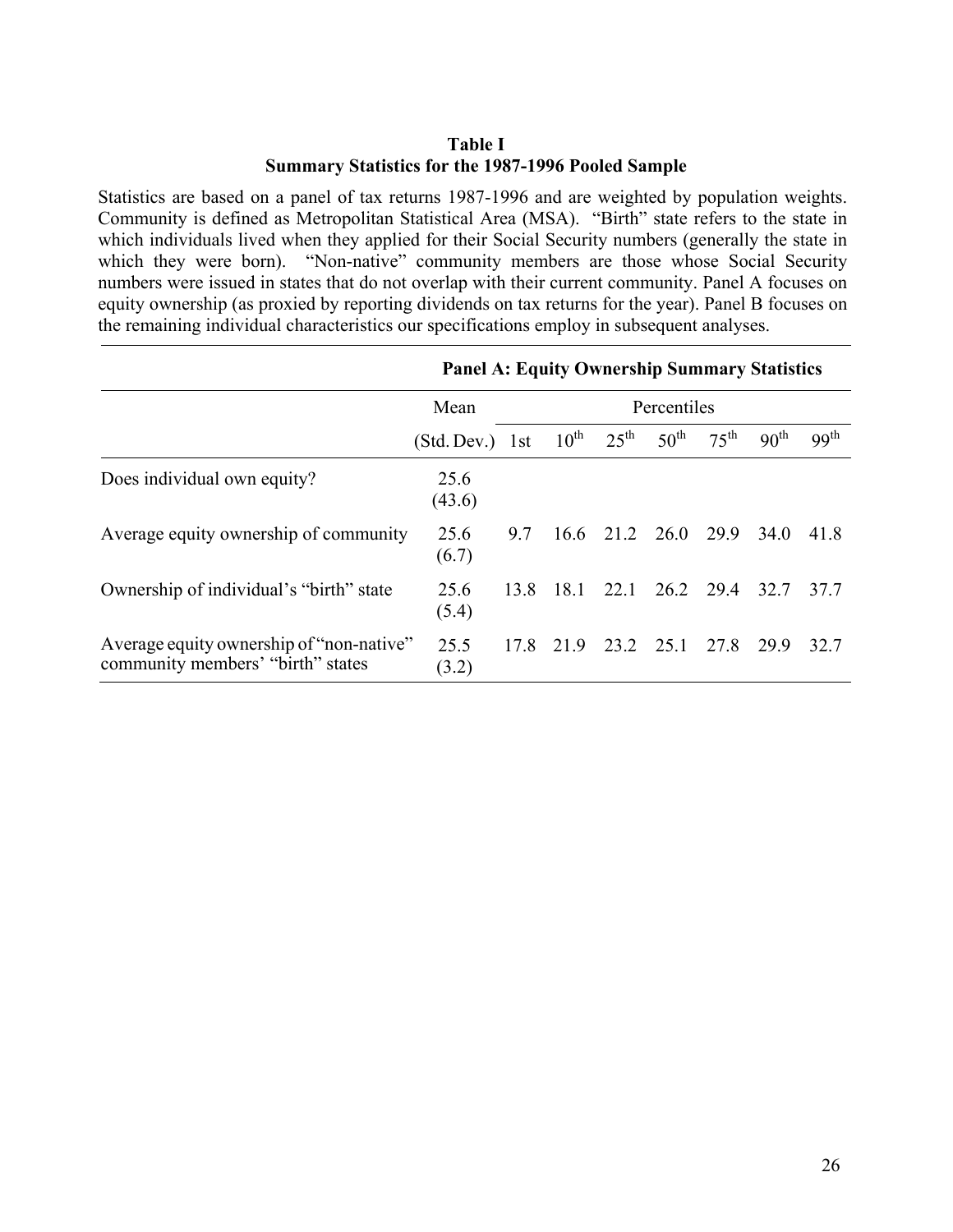|                                                                  | <b>Panel B: Individual Characteristics</b> |                  |                  |                  |                  |                  |                  |                  |
|------------------------------------------------------------------|--------------------------------------------|------------------|------------------|------------------|------------------|------------------|------------------|------------------|
|                                                                  | Mean                                       | Percentiles      |                  |                  |                  |                  |                  |                  |
|                                                                  | (Std. Dev.)                                | 1 <sup>st</sup>  | $10^{\text{th}}$ | $25^{\text{th}}$ | $50^{\text{th}}$ | $75^{\text{th}}$ | $90^{\text{th}}$ | 99 <sup>th</sup> |
| Income (non-capital), 1996\$ (in thousands)                      | 43.7<br>(195.2)                            | $-4.5$           | 1.7              | 12.8             | 31.4             | 58.1             | 89.5             | 243.9            |
| Age                                                              | 46.3<br>(16.2)                             | 20               | 27               | 33               | 43               | 58               | 70               | 86               |
| Single filing status—male <sup><math>*</math></sup> (in $\%$ )   | 18.6<br>(38.9)                             |                  |                  |                  |                  |                  |                  |                  |
| Single filing status—female <sup><math>*</math></sup> (in $\%$ ) | 16.0<br>(36.7)                             |                  |                  |                  |                  |                  |                  |                  |
| Head of HH filing status—male <sup>*</sup> (in %)                | 4.0<br>(19.7)                              |                  |                  |                  |                  |                  |                  |                  |
| Head of HH filing status—female <sup>*</sup> (in $\%$ )          | 7.0<br>(25.6)                              |                  |                  |                  |                  |                  |                  |                  |
| Claim mortgage interest deduction (in $\%$ )                     | 31.4<br>(46.4)                             |                  |                  |                  |                  |                  |                  |                  |
| Number of dependents                                             | 0.8<br>(1.1)                               | $\boldsymbol{0}$ | $\boldsymbol{0}$ | $\boldsymbol{0}$ | $\mathbf{0}$     | $\mathbf{1}$     | $\overline{2}$   | $\overline{4}$   |
| Self-employed (in $\%$ )                                         | 6.2<br>(24.2)                              |                  |                  |                  |                  |                  |                  |                  |
| File Schedule E—supplemental income (in $\%$ )                   | 15.9<br>(36.6)                             |                  |                  |                  |                  |                  |                  |                  |
| Pay Alternative Minimum Tax (in %)                               | 0.3<br>(5.1)                               |                  |                  |                  |                  |                  |                  |                  |
| Contribute to DC plan (in $\%$ )                                 | 34.7<br>(47.6)                             |                  |                  |                  |                  |                  |                  |                  |

**Table I (Continued)** 

\* Married couples filing jointly is the omitted category, accounting for 52.4 percent of all observations. Married couples filing separately have been excluded from the sample.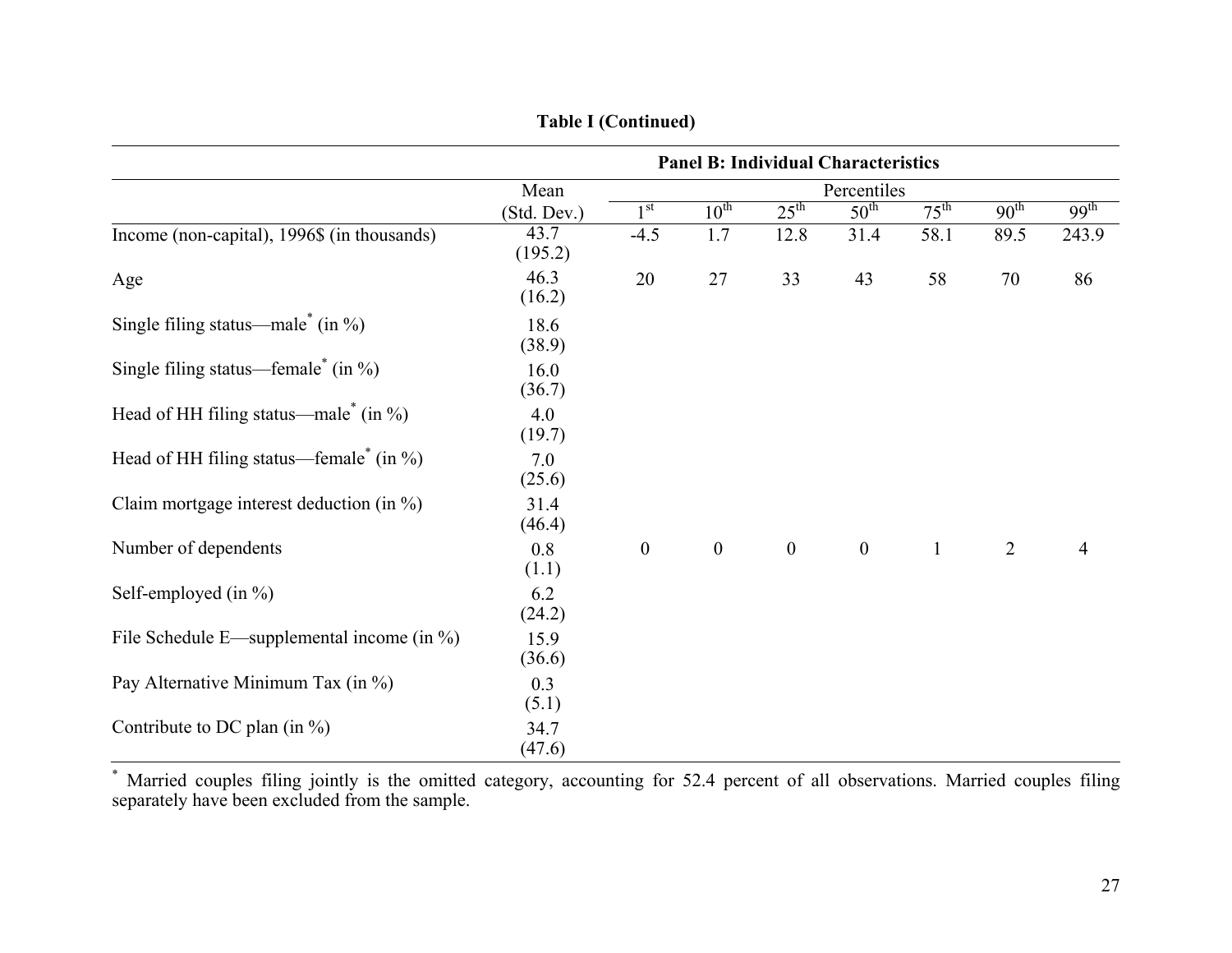#### **Table II**

#### **First-stage Regression of Community Equity Ownership, 1988 – 1996 pooled**

The dependent variable, individuals' average community stock ownership, is measured in percentage points, whereas all explanatory variables are expressed as raw ratios (i.e., not in percentage points). The sample is restricted to "native" individuals (those whose current state of residence is their birth state and who have lived in the same MSA for the entire sample period). "Birth" state refers to the state in which individuals lived when they applied for their Social Security numbers (generally the state in which they were born). "Non-natives" are those whose Social Security numbers were issued in states that do not overlap with their current community. Community is defined as MSA. The key independent variable is the average equity ownership of "non-native" community members' birth states. It is lagged by one year to reduce the potential for picking up a spurious correlation that might arise if, for example, there were a simultaneous correlated response across states to the release of new information. Other controls (utilized in Column (2)) include time-varying household-level controls (specifically, (i) an indicator variable for each percentile of the non-capital income distribution as measured each year, for a total of 99 variables, with the  $50<sup>th</sup>$  percentile as the omitted category, (ii) an indicator variable for each possible age through age 106 (the oldest in our sample), with age 40 as the omitted category, (iii) indicator variables for gender interacted with filing status—single male, single female, male head of household, female head of household, and (iv) numerous other items from the tax return, including indicators for whether the household claims a mortgage interest deduction, self-employment, reporting supplemental income on schedule E, contributions made to tax-qualified defined contribution plans, as well as the number of dependents), household fixed effects (and, because the sample is restricted to non-movers, the household fixed effects also control for community fixed effects), state-by-year fixed effects, and a number of timevarying community-level controls. The latter include community-level averages of all of the individuallevel controls for income, age, filing status, and so on (for age and income, we include a quadratic specification of the community averages). In addition, we use 1980, 1990, and 2000 Census data to compute community-specific time trends for a host of variables, including the distribution of completed education in the community (e.g., fraction of community that completed grades 0-8, 9-11, high school, some college, and college graduates), the distribution of community residents by race and ethnicity (e.g., the fraction of Hispanics, Blacks, Indians, Asians, and other groups in the MSA), the distribution across 13 occupation classifications, 11 industry classifications, and 6 sector classifications (e.g., state and local government, private sector, and so on). We also include trends in community median home value to capture community-specific economic conditions, as well as non-linear controls for the MSA population each year. Finally, we also include a large set of covariates characterizing locally-headquartered publiclytraded firms (an indicator whether there are publicly-traded firms headquartered within the community, the fraction of total U.S. market value represented by these local firms, the value-weighted rate of return of local firms, the fraction of local firms that were in the top ten percent of nation-wide performers that year, the fraction of local firms that pay dividends, and the fraction of the population employed by these local firms). Standard errors, shown in parentheses, are estimated by clustering on the MSA level. Thus, these standard errors allow for correlation across individuals within each community for a given year, as well as correlation across individuals in the same MSA at different points in time. Moreover, because we limit the sample to "natives," our standard error calculation also allows for correlation in observations of the same individual over time. The standard errors also allow for heteroskedasticity.

|                                                                                                 | (1)<br>No other<br>controls | $\mathbf{2}$<br>+ Other controls<br>(including)<br>Household fixed effects and<br>State-by-year fixed effects) |
|-------------------------------------------------------------------------------------------------|-----------------------------|----------------------------------------------------------------------------------------------------------------|
| Average equity ownership of "non-native" community<br>members' "birth" states (lagged one year) | $49.5***$<br>(11.0)         | $24.6$ ***<br>(7.6)                                                                                            |
| F-statistic of instrument in first-stage                                                        | 20.4                        | 10.6                                                                                                           |
| Adjusted $R^2$                                                                                  | 0.051                       | 0.928                                                                                                          |
| Number of Observations                                                                          | 353,281                     | 353,281                                                                                                        |
| ***<br>**<br>Significance at the 1 percent, 5 percent, and 10 percent levels, respectively.     |                             |                                                                                                                |